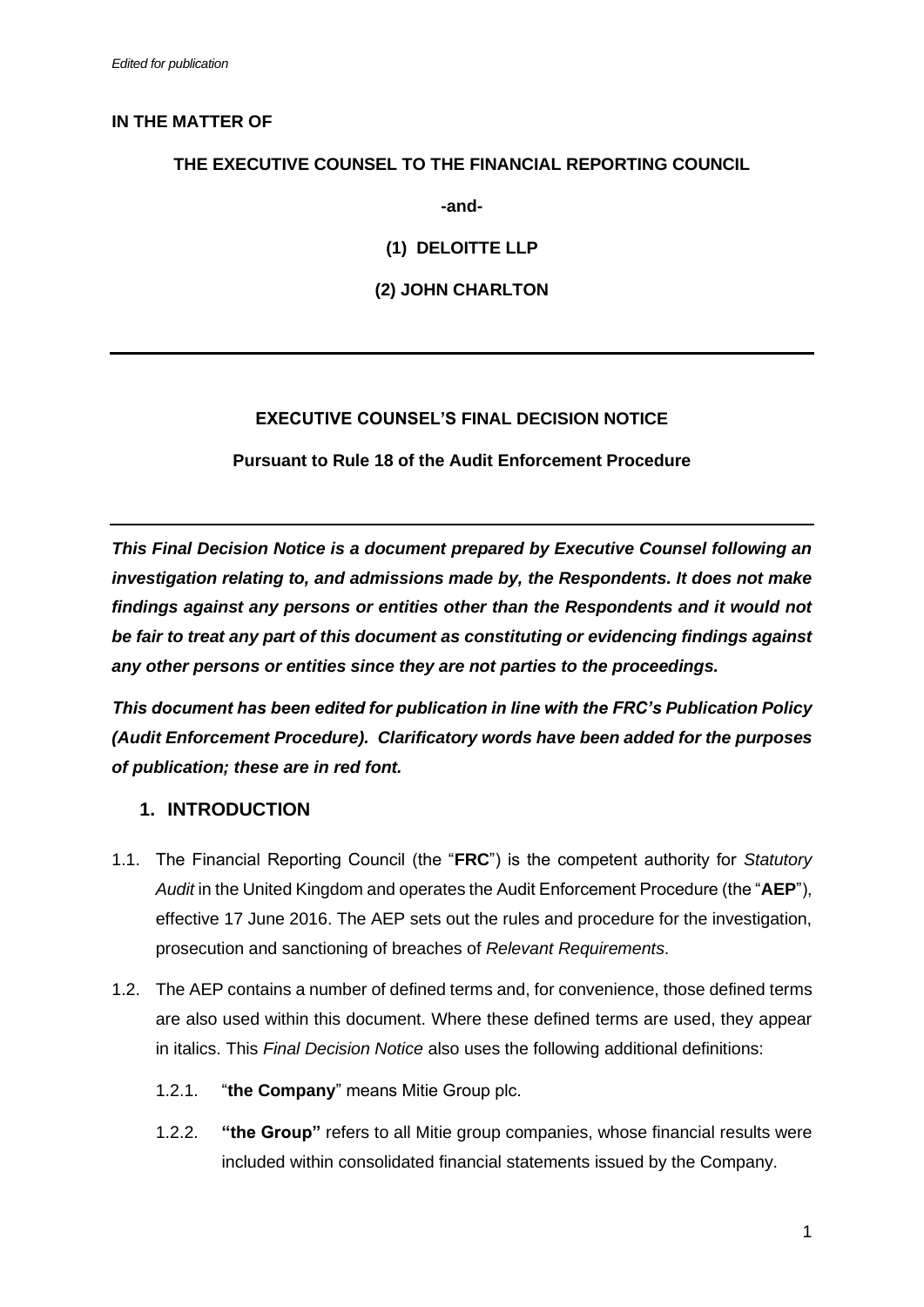- 1.2.3. "**FY2016**" means the financial year ended 31 March 2016, "**FY2016 financial statements**" means the Company's financial statements for FY2016, which included consolidated financial statements for the Group, and "**FY2016 Audit**" means the *Statutory Audit* of the FY2016 financial statements.
- 1.2.4. "**Deloitte**" means Deloitte LLP, the First Respondent and the *Statutory Audit Firm* for the FY2016 Audit.
- 1.2.5. "**Mr Charlton**" means Mr John Charlton, the Second Respondent and the *Statutory Auditor* for the FY2016 Audit.
- 1.2.6. "**Respondents**" means Deloitte and Mr Charlton.
- 1.3. Pursuant to Rule 16(b) of the AEP, *Executive Counsel* has decided that the Respondents are liable for *Enforcement Action*, having made the *Adverse Findings* against each of them that are set out in this *Final Decision Notice*.
- 1.4. This *Final Decision Notice* is issued pursuant to Rule 18 of the AEP in respect of the conduct of the Respondents in relation to the FY2016 Audit.
- 1.5. On 12 November 2021 Executive Counsel issued *Executive Counsel's Decision Notice* pursuant to Rule 17 of the AEP. On 14 November 2021 the Respondents provided written agreement to *Executive Counsel's Decision Notice.*
- 1.6. Consequently, and in accordance with Rules 17 and 18 of the AEP this *Final Decision Notice*:
	- 1.6.1. outlines the *Adverse Findings* with reasons;
	- 1.6.2. outlines *Sanction* with reasons; and
	- 1.6.3. outlines amount payable in respect of *Executive Counsel*'s costs of the matter.
- 1.7. This *Final Decision Notice* is divided into the following sections:
	- 1.7.1. Section 2: Background and Executive Summary;
	- 1.7.2. Section 3: *Relevant Requirements*;
	- 1.7.3. Section 4: *Adverse Findings*;
	- 1.7.4. Section 5: *Sanctions*; and
	- 1.7.5. Section 6: Costs.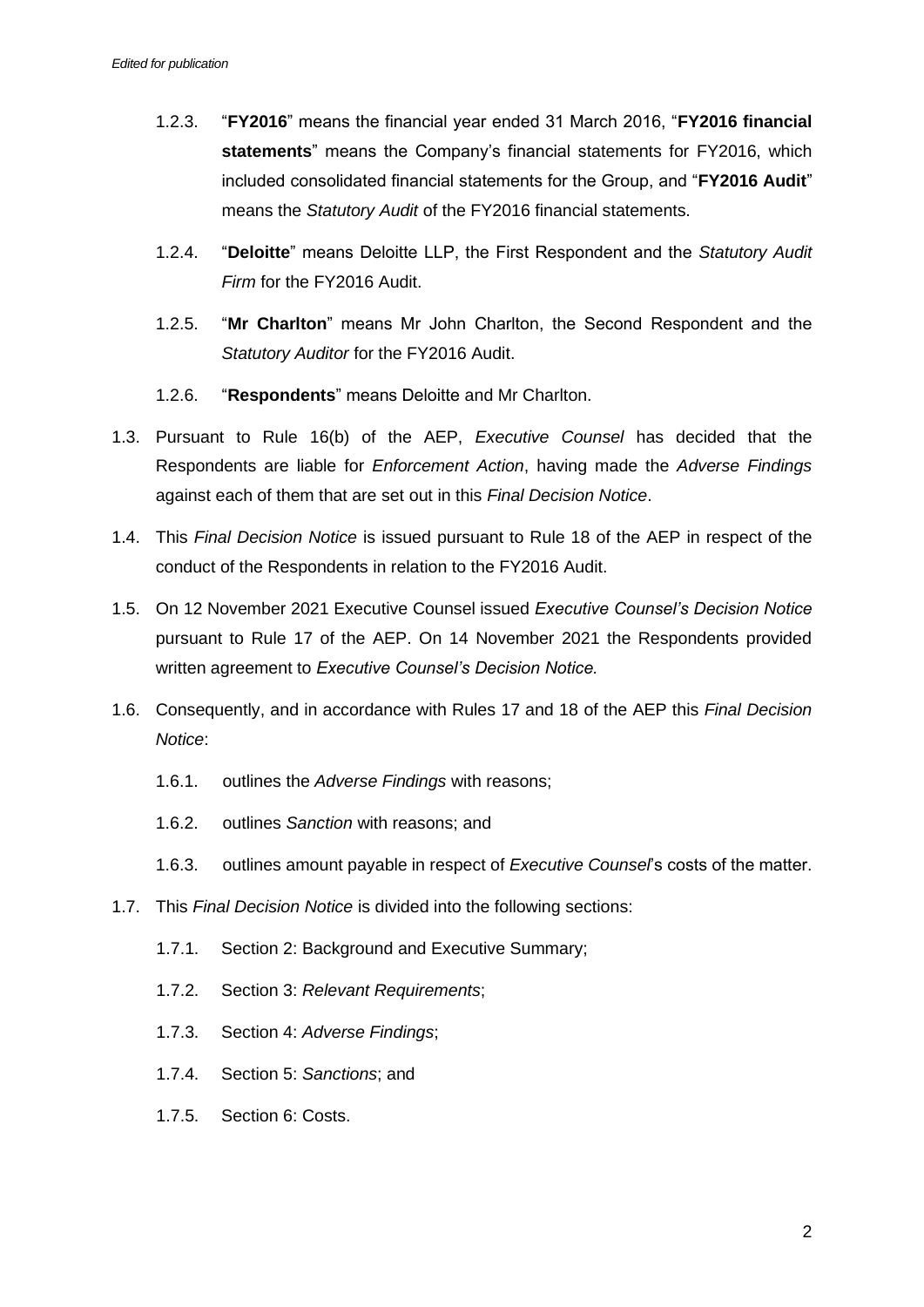# **2. BACKGROUND AND EXECUTIVE SUMMARY**

- 2.1. The Group is a group of companies which provide facilities management and professional services. The Company is the parent company within the Group. The FY2016 financial statements reported total revenue of £2,231.9m and operating profit before other items of £128.9m.
- 2.2. At the time of the FY2016 Audit, Deloitte had audited the Company's financial statements each year since it was listed on the London Stock Exchange in 1988.
- 2.3. The FY2016 Audit was Mr Charlton's first year as the audit engagement partner.
- 2.4. In FY2016 the Group's business was split across four divisions (Soft Facilities Management ("**FM**"), Hard FM, Property Management, and Healthcare). The *Adverse Findings* in this *Final Decision Notice* concern the conduct of Deloitte and Mr Charlton in relation to the FY2016 Audit of the valuation of the goodwill of the Healthcare business.
- 2.5. The Healthcare business during and prior to FY2016 consisted primarily of providing care in private homes ("domiciliary" healthcare). The Company described this domiciliary healthcare business as follows in the Operating Review in its FY2016 Annual Report (p.50):

*"Our healthcare business provides care at home for people who need help and support due to illness, infirmity or disability. In addition, we also provide nurse-led complex care solutions in the home."*

- 2.6. In January 2016, shortly before the end of FY2016, the Company acquired Tascor Medical Services Limited, a company which provided healthcare services to individuals in custody. The Company renamed this business as "Care and Custody (Health) Limited".
- 2.7. By the end of FY2016 the financial performance of the domiciliary healthcare business had been deteriorating for some time and it had repeatedly missed budgets and forecasts set by the Company. In particular, Healthcare profit before tax was £8.4m in the 2014 financial year but had fallen to £0.4m in the 2015 financial year ("**FY2015**") and a loss of £8.6m in FY2016. Healthcare revenue also fell from £91.4m in FY2015 to £78.0m in FY2016.
- 2.8. Against this background the Company had carried out its annual […] budgeting and forecasting exercise for the Healthcare business from late 2015 onwards, which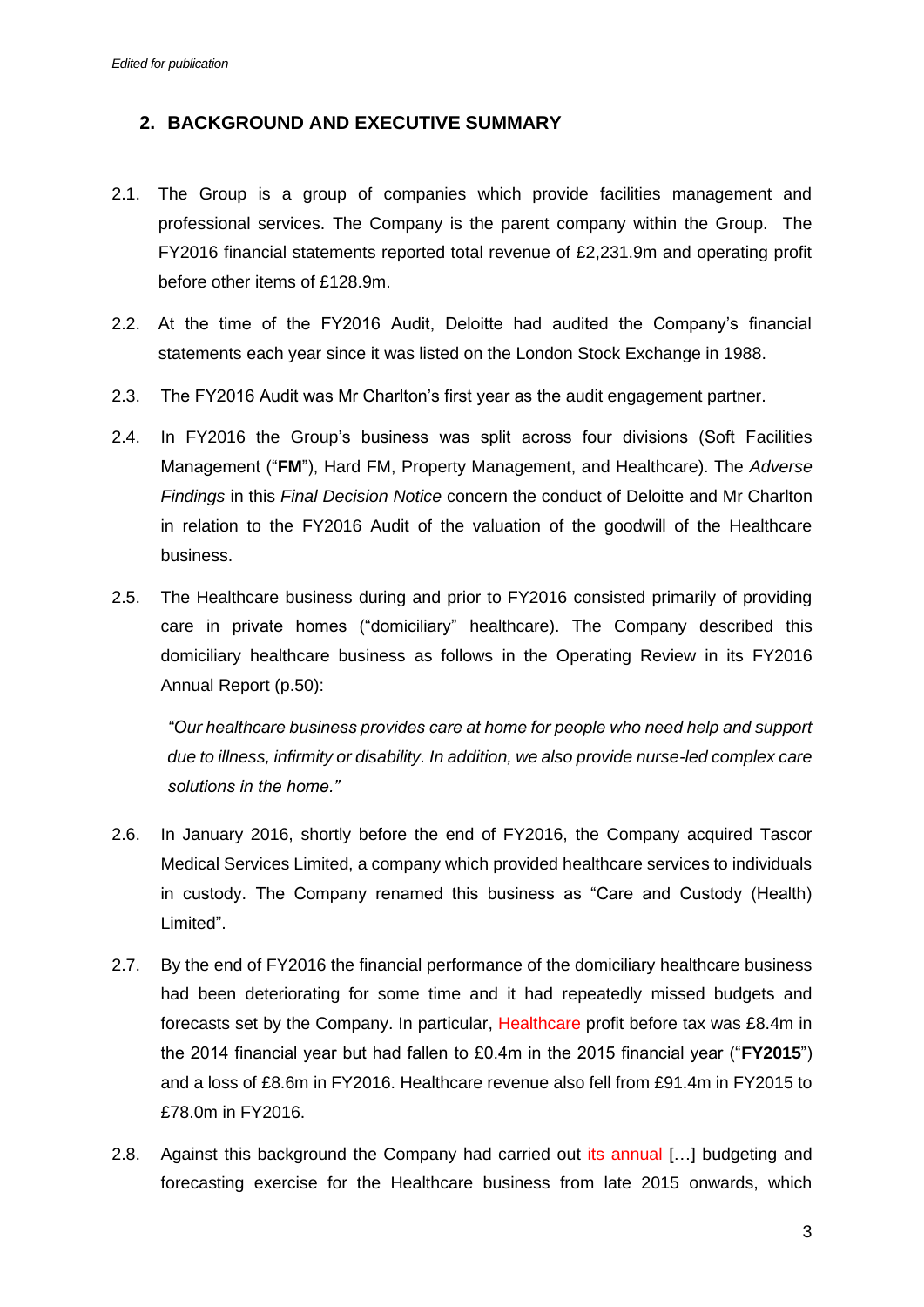culminated in the production of a revised business plan in early 2016 (the "**Revised Business Plan**").

- 2.9. The Revised Business Plan covered a period of 5 years and:
	- 2.9.1. projected slower growth in the existing domiciliary Healthcare business than had been projected in previous budgets and forecasts; but
	- 2.9.2. projected growth in the Care and Custody Healthcare business; and
	- 2.9.3. included four new business lines which the Company intended to develop, including a new business involving the provision of apprenticeships.

| 2.10. The Revised Business Plan projected substantial growth in revenues as follows: |  |  |  |
|--------------------------------------------------------------------------------------|--|--|--|
|                                                                                      |  |  |  |

|                                                    |                                         | 2015/16 | 2016/17 | 2017/18 | 2018/19 | 2019/20 | 2020/21 |
|----------------------------------------------------|-----------------------------------------|---------|---------|---------|---------|---------|---------|
|                                                    |                                         | (E000)  | (E000)  | (E000)  | (E000)  | (E000)  | (E000)  |
| <b>EXISTING</b><br><b>BUSINESS</b>                 | []                                      | 55,966  | 60,424  | 65,717  | 71,511  | 78,176  | 85,959  |
|                                                    | []                                      | 15,734  | 17,690  | 19,105  | 20,825  | 22,699  | 24,742  |
|                                                    | Live-in                                 | 3,619   | 3,660   | 3,843   | 4,035   | 4,237   | 4,449   |
|                                                    | Care Agency                             | 501     | 556     | 584     | 613     | 643     | 676     |
| <b>NEWLY</b><br><b>ACQUIRED</b><br><b>BUSINESS</b> | &<br>Care<br>Custody<br><b>Health</b>   | 0       | 13,425  | 19,990  | 25,407  | 28,407  | 33,614  |
| <b>NEW</b><br><b>BUSINESS</b>                      | Agency/Recruitment                      | 0       | 500     | 1,000   | 1,500   | 1,750   | 2,000   |
| <b>LINES</b>                                       | Telecare (Age UK)                       | 0       | 1,000   | 2,000   | 3,500   | 4,000   | 4,500   |
|                                                    | <b>Health</b><br>Community<br>Provision | 0       | 500     | 1,000   | 1,500   | 2,000   | 2,500   |
|                                                    | Apprenticeships                         | 0       | 500     | 1,500   | 4,000   | 6,500   | 9,000   |
|                                                    | <b>Total Revenue</b>                    | 75,820  | 98,255  | 114,739 | 132,891 | 148,412 | 167,439 |

### (Figures taken from a Deloitte working paper)

- 2.11. The Revised Business Plan forecast overall growth in revenue of approximately 17% year-on-year from 2015/16, as set out in the table above.
- 2.12. The Revised Business Plan projected growing profitability for the Healthcare business over its duration since:
	- 2.12.1. the increase in direct costs for each business line (14.1% per year on average) was expected to be less than the projected increase in revenue;
	- 2.12.2. overheads were forecast to increase by an average of 10.7% each year which, again, was less than the projected increase in revenue;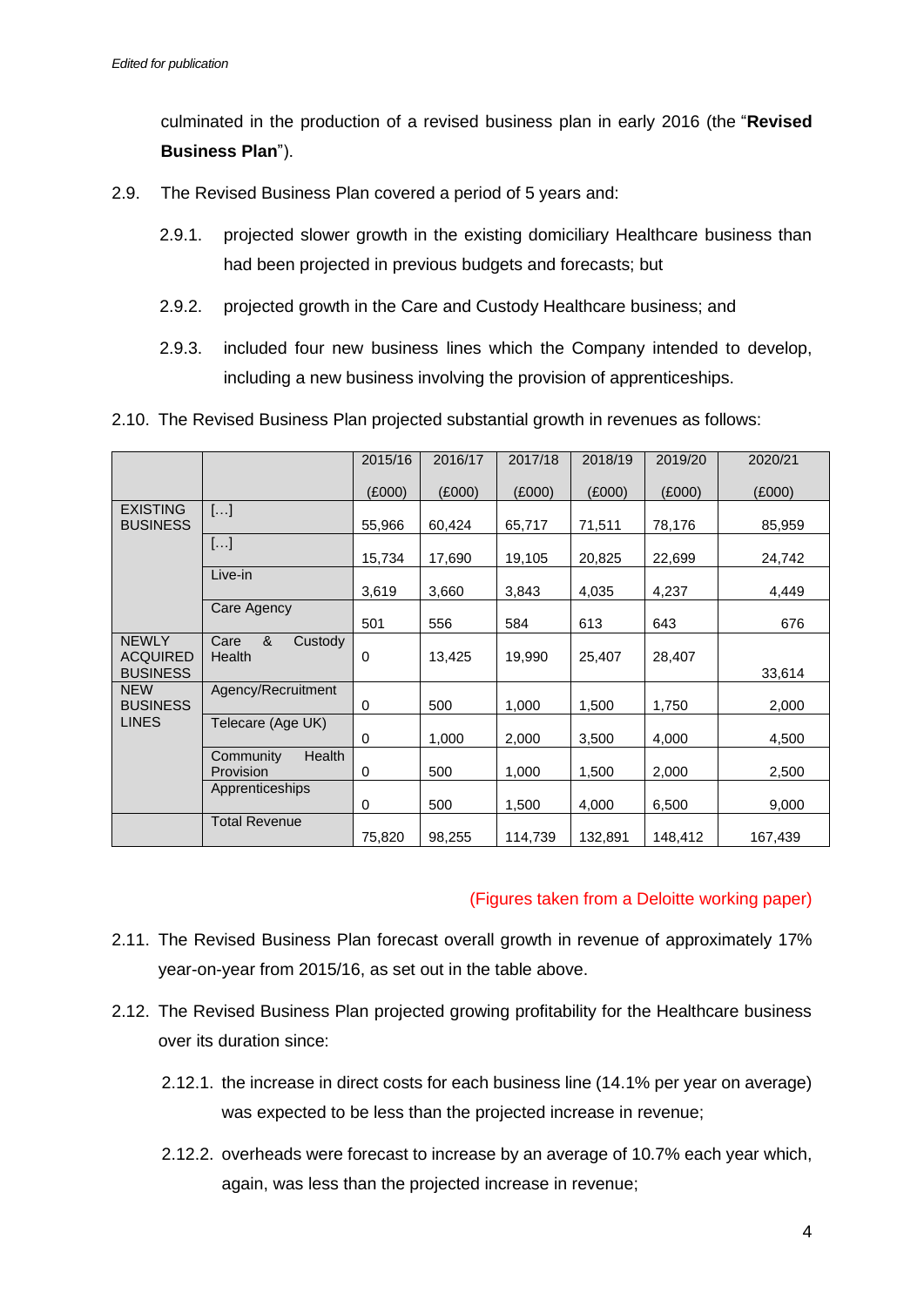- 2.12.3. Care and Custody Healthcare and the four […] new business lines were forecast to contribute revenue from the first year of the plan onwards.
- 2.13. The FY2016 financial statements attributed a total carrying amount of £465.5m to goodwill. Of this sum, £107.2m was attributable to the goodwill of the Healthcare division's cash generating unit ("**CGU**").
- 2.14. Goodwill can be included in a company's balance sheet as a result of acquiring other businesses. It is defined in IFRS 3 as *"an asset representing the future economic benefits arising from other assets acquired in a business combination that are not individually identified and separately recognised"*. In essence, goodwill is the difference between the amount paid for the acquired business and the net value of its identifiable assets and liabilities. The £107.2m attributed to the goodwill of the Healthcare CGU arose primarily from the acquisition by the Company of […] Group Limited in 2012.
- 2.15. When accounting for goodwill, the Company was required to apply IAS 36 (*Impairment of Assets)* ("**IAS 36**"). Paragraph 1 of the standard explains:

*"The objective of this Standard is to prescribe the procedures that an entity applies to ensure that its assets are carried at no more than their recoverable amount. An asset is carried at more than its recoverable amount if its carrying amount exceeds the amount to be recovered through use or sale of the asset. If this is the case, the asset is described as impaired and the Standard requires the entity to recognise an impairment loss. The Standard also specifies when an entity should reverse an impairment loss and prescribes disclosures."*

- 2.16. Paragraphs 10(b) and 90 of IAS 36 required the Company to test CGUs to which goodwill had been allocated at least annually for impairment.
- 2.17. Paragraph 6 of IAS 36 defines the "recoverable amount" of an asset or a cashgenerating unit as the higher of its fair value less costs of disposal and its value in use.
- 2.18. Paragraphs 18-57 of IAS 36 contain rules about how this recoverable amount is to be determined. In particular:
	- 2.18.1. Paragraph 22 of IAS 36 required that the Company conduct its impairment testing in respect of each individual CGU.
	- 2.18.2. Paragraph 30 of IAS 36 required that the following elements be reflected in the calculation of an asset's value in use: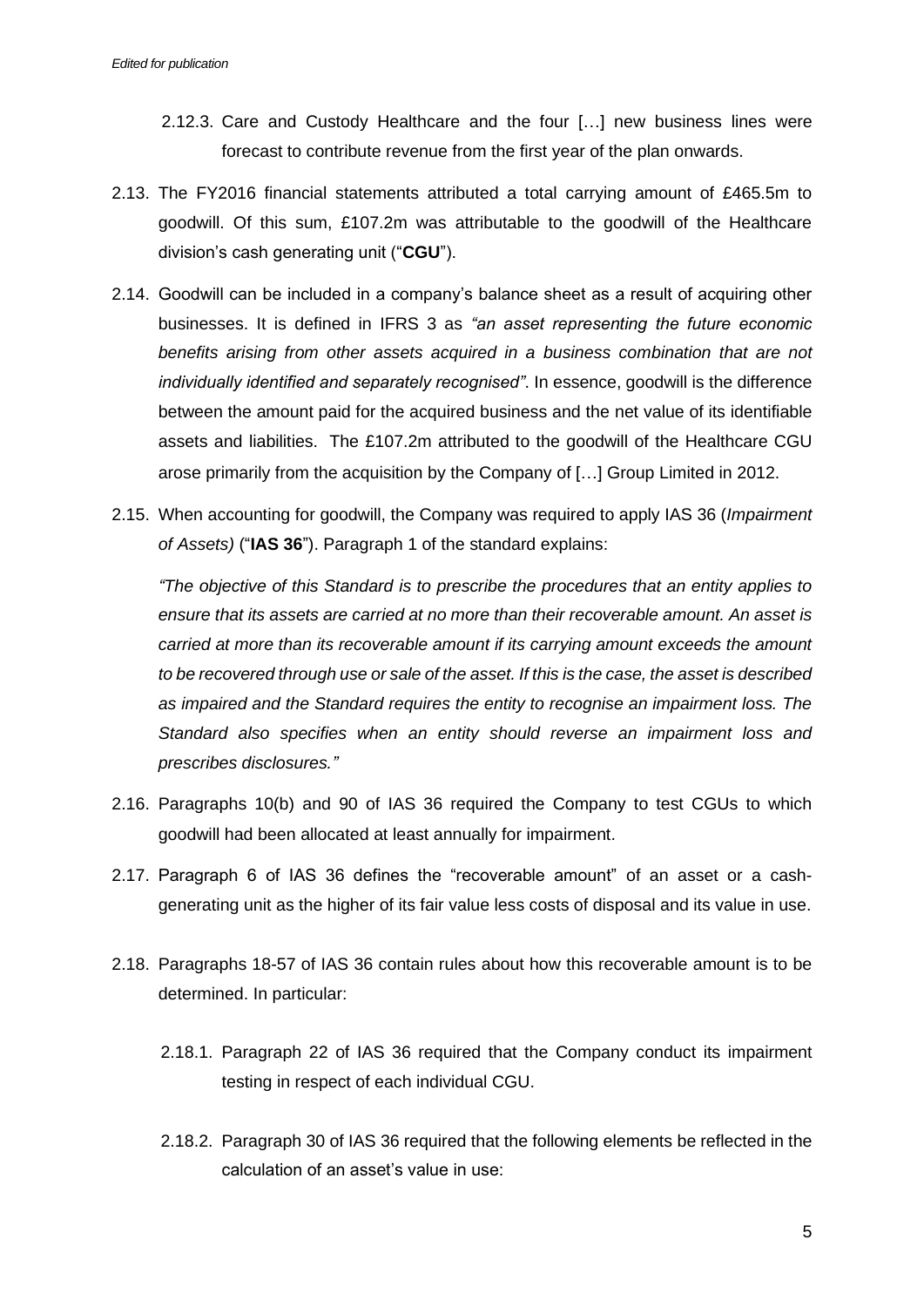*"(a) an estimate of the future cash flows the entity expects to derive from the asset;*

*(b) expectations about possible variations in the amount or timing of those future cash flows;*

*(c) the time value of money, represented by the current market risk-free rate of interest;*

*(d) the price for bearing the uncertainty inherent in the asset; and*

*(e) other factors, such as illiquidity, that market participants would reflect in pricing the future cash flows the entity expects to derive from the asset."*

- 2.19. The Company's impairment testing of Healthcare goodwill was based on the forecasts for EBITA<sup>1</sup> contained in the Revised Business Plan, using these as the estimate of future cash flows for the purpose of IAS 36 paragraph 30(a).
- 2.20. The Revised Business Plan was tabled at a meeting of the Audit Committee on 15 March 2016. The Audit Committee then resolved at a further meeting on 17 May 2016 to recommend that the Board approve the Revised Business Plan. Deloitte (including Mr Charlton) attended these Audit Committee meetings.
- 2.21. The Revised Business Plan was […] approved by the Board on 18 May 2016.
- 2.22. The Company concluded, in light of the Revised Business Plan and its impairment testing based on it, that Healthcare goodwill was not impaired.
- 2.23. The FY2016 financial statements, including a carrying amount of £107.2m attributable to Healthcare goodwill, were approved by the board on 23 May 2016.
- 2.24. Note 13 to the FY2016 financial statements contained disclosures in relation to goodwill:
	- 2.24.1. This note explained that goodwill was subject to (at least) annual impairment testing (and more frequently if there were indicators that goodwill may be impaired).
	- 2.24.2. It identified the key assumptions relating to goodwill as being those regarding the discount rates, growth rates and expected changes to revenue and direct costs during the period.
	- 2.24.3. It stated that the Company's impairment testing demonstrated headroom of £38.2m in the recoverable amount of the Healthcare CGU (i.e. the net present

<sup>1</sup> Earnings before interest, tax and amortisation.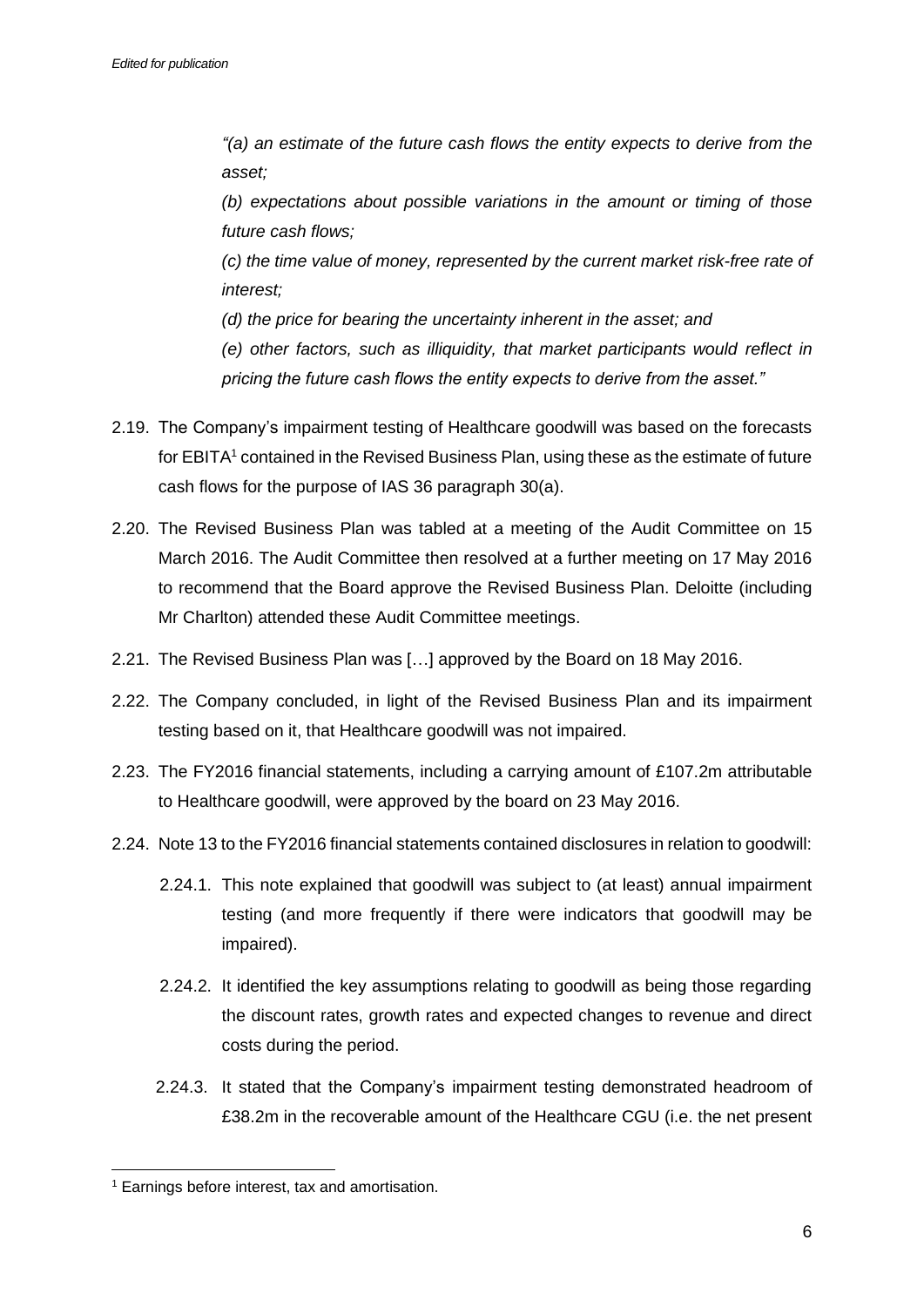value of the future cash flows that were expected to be generated by the Healthcare business) over the carrying amount of the Healthcare CGU of 118.5m (which comprised goodwill of £107.2m and intangible assets amounting to £11.3m).

2.24.4. It contained the following disclosures in relation to the impairment testing of goodwill:

*"… Management estimates discount rates using pre-tax rates that reflect current market assessments of the time value of money and the risks specific to the CGUs. …*

*… The pre-tax rates used to discount the forecast cash flows from CGUs are derived from the Company's post-tax Weighted Average Cost of Capital, which was 7.0% at 31 March 2016 (2015: 7.4%), and adjusted for the risks specific to the market in which the CGU operates. …*

*… The Directors remain confident in the long-term prospects of the healthcare sector and continue to closely monitor the financial performance of the group's Healthcare cash-generating unit (CGU). In light of recent trading performance a revised long-term business plan for the Healthcare business has been developed with reductions to forecast profits and cash flows. The Directors have reviewed the revised long-term business plan for the Healthcare business and believe that the assumptions on which it is based are reasonable given current performance and market conditions. … The pre-tax rate used to discount the forecast cash flows for the [Healthcare] CGU is 9.1%, which has been adjusted for the risks specific to the market in which the CGU operates."*

- 2.24.5. It also disclosed that the carrying amount of goodwill and other intangible assets of the Healthcare CGU would be equal to its recoverable amount in the case of:
	- 2.24.5.1. an increase in the pre-tax discount rate of 1.9%; or
	- 2.24.5.2. a fall of 2.0% in the terminal value growth rate to a long-term inflationary assumption of 0.5%; or
	- 2.24.5.3. a 27% reduction in operating profit in year 5 and subsequent years compared to the Revised Business Plan.
- 2.25. Deloitte assessed the recoverability of goodwill and intangible assets in the Healthcare business as a significant risk for the FY2016 Audit.

7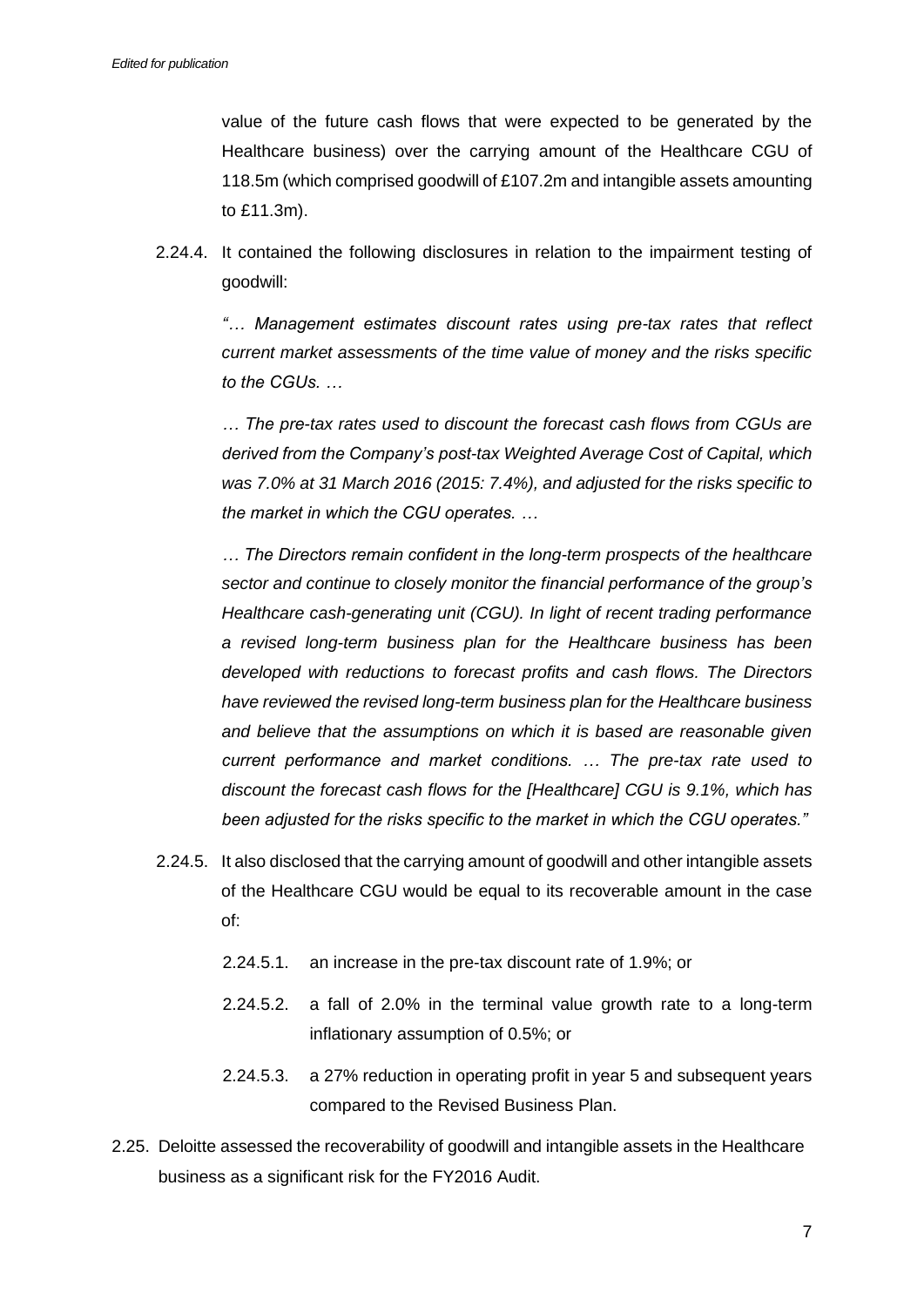- 2.26. Deloitte's Independent Auditor's Report, which was included in the FY2016 Annual Report, noted that in recent years there had been a reduction in headroom in Healthcare goodwill. Deloitte's report identified this as one of the material risks of misstatement which had had the greatest impact on their audit strategy.
- 2.27. Deloitte's auditor's report included the following statement about Deloitte's response to this material risk of misstatement:

*"We critically assessed management's position as to whether or not a reasonably possible change to key operating assumptions could result in an impairment. In doing so, we have considered the output of the Group's budgeting process including the sensitivity of the key assumptions relating to future growth in revenue and cost savings to be achieved. We assessed whether the forecasts adopted in the impairment review were board approved and consistent with those used in the going concern and longerterm viability assessment. In addition we challenged the appropriateness of the inclusion of cash flows relating to new initiatives noting these cash flows are in line with the Group's strategy of expansion in the Healthcare sector. We benchmarked the growth rates employed to available market data and engaged our specialist valuation team to consider the appropriateness of the discount rate including reviewing management's calculation and reconciliation.* 

*We performed sensitivity analysis in respect of each of the key assumptions and reperformed management's sensitivity disclosure.* 

*We also specifically reviewed the appropriateness of the disclosures set out in note 13*  to the accounts detailing the point at which the recoverable value of goodwill would *equal the carrying amount."*

- 2.28. Deloitte's audit opinion on the FY2016 financial statements was unmodified and confirmed that they gave a true and fair view of the Company's affairs as at 31 March 2016; and that they had been properly prepared in accordance with the International Financial Reporting Standards ("**IFRS**"), UK GAAP, and the Companies Act 2006.
- 2.29. The *Adverse Findings* against the Respondents concern inadequacies in the auditing of the Company's impairment testing of Healthcare goodwill and the disclosures in the FY2016 financial statements concerning Healthcare goodwill. The findings concern:
	- 2.29.1. The Respondents' consideration of working capital;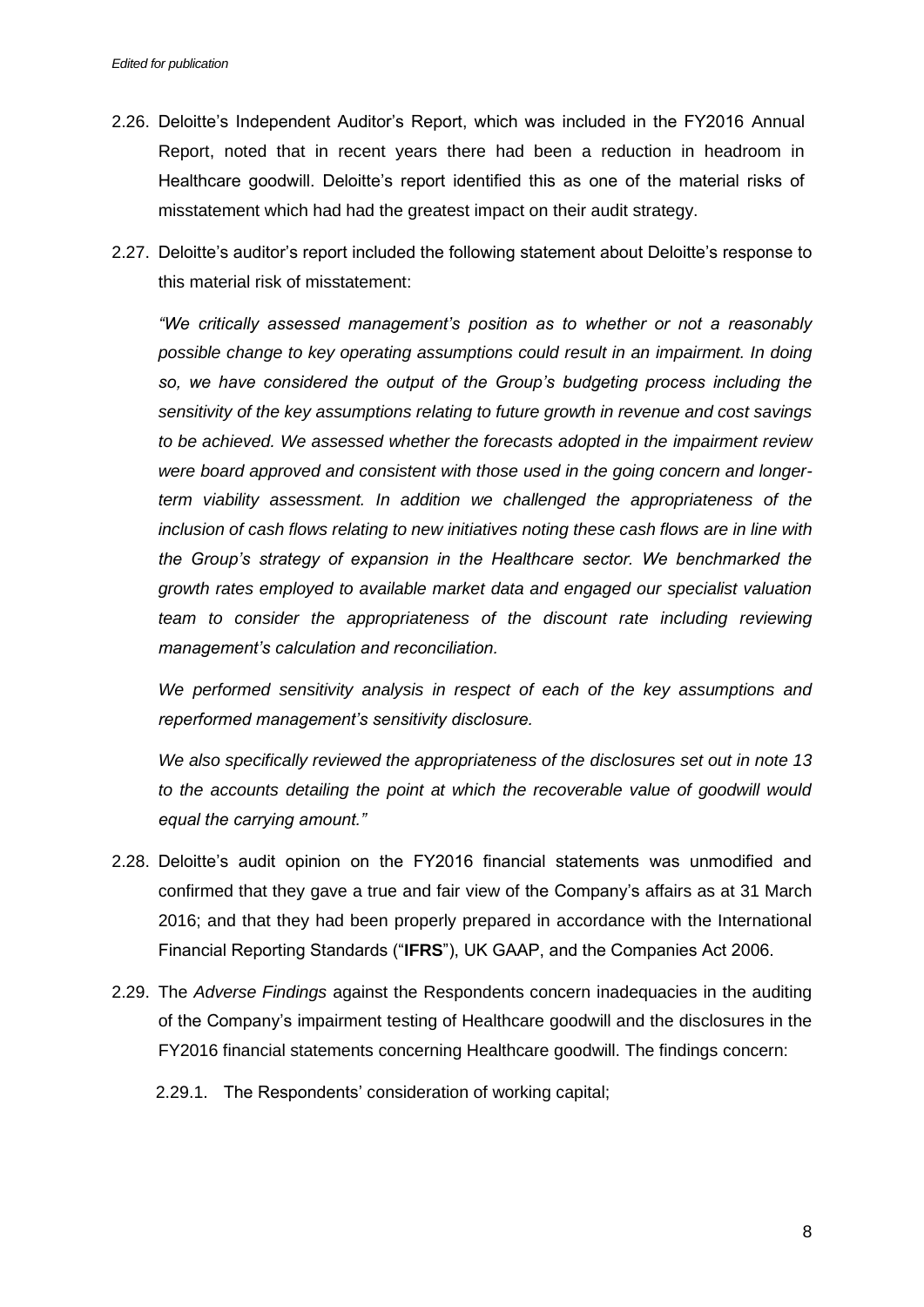- 2.29.2. The inclusion of new<sup>2</sup> business lines in the cashflows used to build the impairment model for impairment testing purposes, including an Apprenticeships business, which Deloitte accepted<sup>3</sup>, even though Deloitte had concluded that this new business should not be included in these cashflows;
- 2.29.3. The inadequate documentation of audit work comparing the actual financial performance of the Healthcare business during the first period of the 2017 financial year to the forecast performance over that time period in the Revised Business Plan;
- 2.29.4. The failure to obtain sufficient appropriate audit evidence to support the discount rate used by the Company in the impairment model for Healthcare goodwill;
- 2.29.5. The Respondents' evaluation of the disclosures regarding Healthcare goodwill in the FY2016 financial statements; and
- 2.29.6. Deficiencies in Deloitte's audit report.
- 2.30. For the reasons and in the circumstances set out below, the Respondents ought to have [...] concluded during the course of the FY2016 Audit that the headroom for impairment of the Healthcare CGU was materially overstated in the FY2016 financial statements.
- 2.31. If the Respondents had complied with the *Relevant Requirements* set out below, goodwill in the Healthcare CGU might well have been treated as impaired as at the end of FY2016 and deficiencies in the disclosures concerning Healthcare goodwill would have been detected.
- 2.32. The Respondents communicated some of the relevant issues to the Audit Committee as matters of judgement. They did not however report them as uncorrected misstatement(s), nor did they request that they be corrected [...].

<sup>2</sup> References to 'new businesses' in this document include both the Care and Custody Health business that had recently been acquired by the Company and new business lines which the Company intended to develop within the Healthcare CGU. All references to new businesses in the rest of this document are marked with \* to indicate the same.

<sup>&</sup>lt;sup>3</sup> Deloitte accepted inclusion on the basis that the removal of cashflows for the Apprenticeships business could be mitigated by potential reductions in overheads.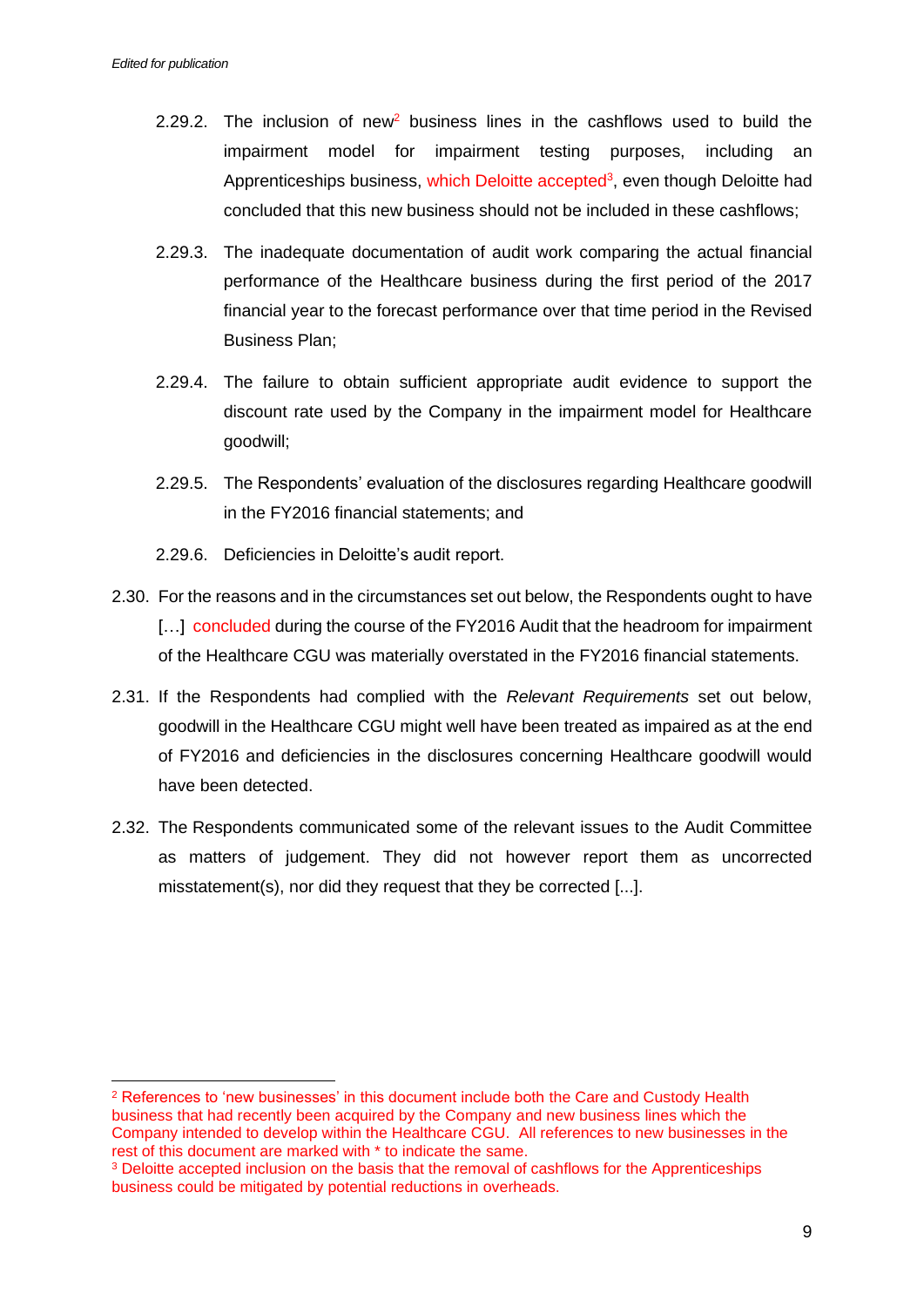# **3. RELEVANT REQUIREMENTS**

- 3.1. Rule 1 of the AEP states that *Relevant Requirements* has the meaning set out in regulation 5(11) of the Statutory Auditors and Third Country Auditors Regulations 2016. The *Relevant Requirements* include, but are not limited to, the International Standards on Auditing (UK and Ireland) ("**ISAs**") issued by the International Auditing and Assurance Standards Board. Deloitte was obliged to comply with the ISAs when conducting the FY2016 audit. The *Relevant Requirements* also extend to particular provisions of the Companies Act 2006. The *Relevant Requirements* referred to in this *Final Decision Notice* are:
	- 3.1.1. ISA 200 (*Overall objectives of the independent auditor and the conduct of an audit in accordance with International Standards on Auditing (UK and Ireland)*);
	- 3.1.2. ISA 220 (*Quality control for an audit of financial statements*);
	- 3.1.3. ISA 230 (*Audit documentation)*;
	- 3.1.4. ISA 450 (*Evaluation of misstatements identified during the audit*);
	- 3.1.5. ISA 500 (*Audit evidence*);
	- 3.1.6. ISA 540 (*Auditing accounting estimates, including fair value accounting estimates, and related disclosures*);
	- 3.1.7. ISA 700 (*The independent auditor's report on financial statements*); and
	- 3.1.8. Section 495 of the Companies Act 2006.
- 3.2. Extracts from the ISAs setting out those parts which are of particular relevance to the *Adverse Findings* are set out in Appendix 1 hereto.

# **4. ADVERSE FINDINGS**

## **Adverse Finding 1 – Incorrect treatment of working capital**

4.1. IAS 36 required the Company to recognise an impairment loss if and to the extent that the recoverable amount was less than the carrying amount in respect of any of its CGUs (paragraph 104).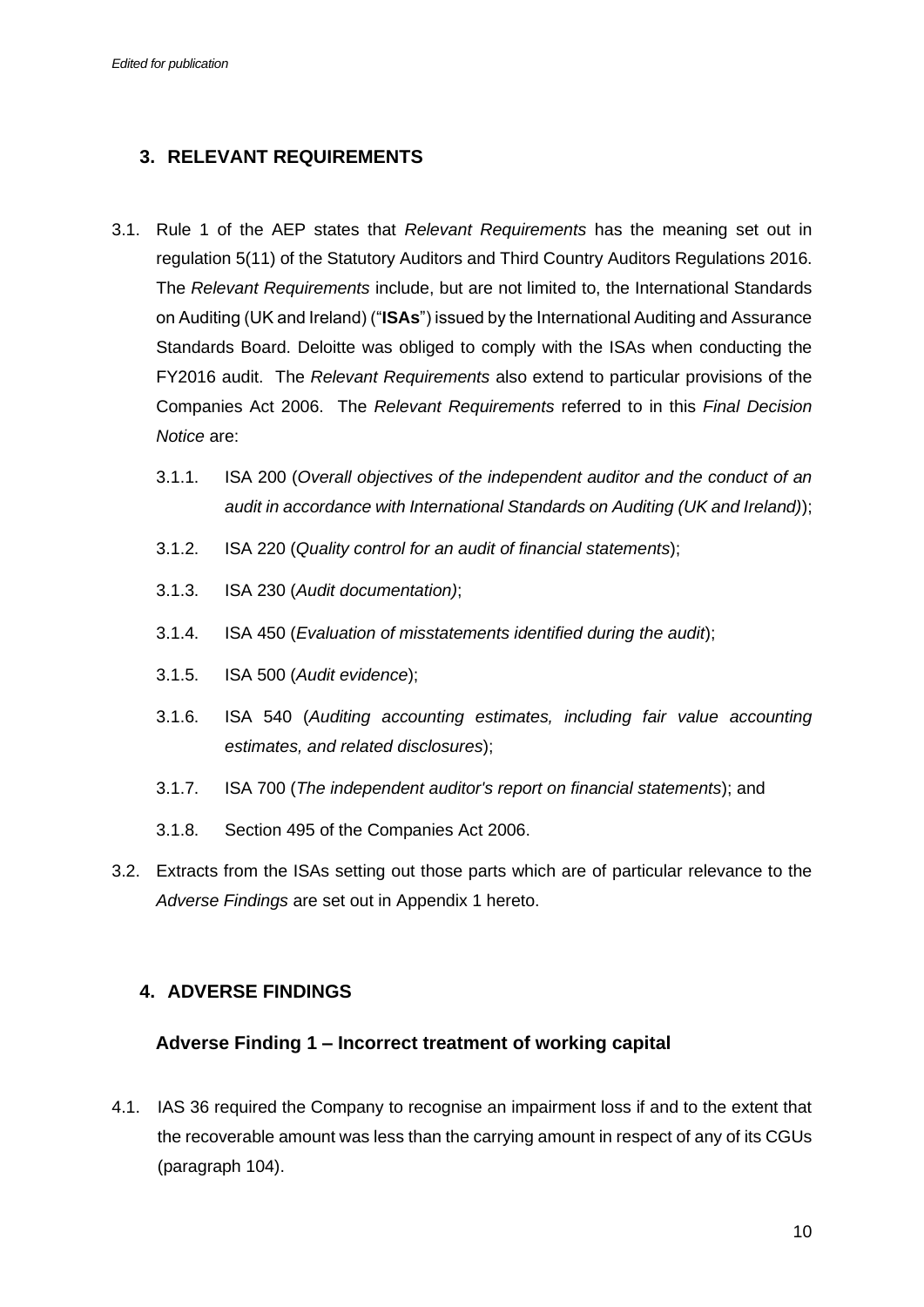- 4.2. The rules for determining the carrying amount of the Company's CGUs included paragraphs 75 and 76 of IAS 36. These required (amongst other things) that:
	- 4.2.1. The carrying amount of a CGU be determined on a basis consistent with the way the recoverable amount of the CGU was determined (paragraph 75); and
	- 4.2.2. The carrying amount of a CGU exclude any recognised liability unless the recoverable amount of the CGU could not be determined without consideration of that liability.
- 4.3. Deloitte stated in a key audit working paper considering Healthcare goodwill that the carrying amount of a CGU is usually the sum of net permanent working capital, fixed assets, intangible assets and goodwill.
- 4.4. The same audit working paper noted that the Company's impairment model compared the value in use of the CGU (i.e. the recoverable amount as calculated by its model) to the carrying amount of goodwill and intangible assets only. The carrying amount used for the Company's impairment testing did not include any sum in respect of working capital or fixed assets.
- 4.5. Deloitte concluded that the exclusion of working capital and fixed assets from the carrying amount of the Healthcare CGU was acceptable because: (i) the Company "*has a high cash conversion ratio, therefore the expectation is that permanent elements of working capital are kept to a minimum*"; and (ii) Deloitte had challenged this expectation by reviewing the balance sheet at the year-end and had concluded, in light of that review, that the financial effect of including working capital and fixed assets as at 31 March 2016 totalled £0.1m and so would have an insignificant impact on headroom if carried through the model.
- 4.6. As to (i), the assertion that the Company "*has a high cash conversion ratio*" was consistent with the Company's calculation of the value in use of the Healthcare CGU, which assumed a 100% cash conversion ratio each year. Deloitte failed, however, to bring a questioning mind to bear on whether the Company's cash conversion ratio for the Healthcare CGU could be as high as 100% in any year let alone every year. In particular, they should have questioned whether this could be correct each year in circumstances in which the Revised Business Plan anticipated growth and the development of new areas of business. They failed to do so.
- 4.7. As to (ii), the analysis of the balance sheet on which Deloitte relied was the position at the 2016 year-end, which Deloitte recorded as being as follows: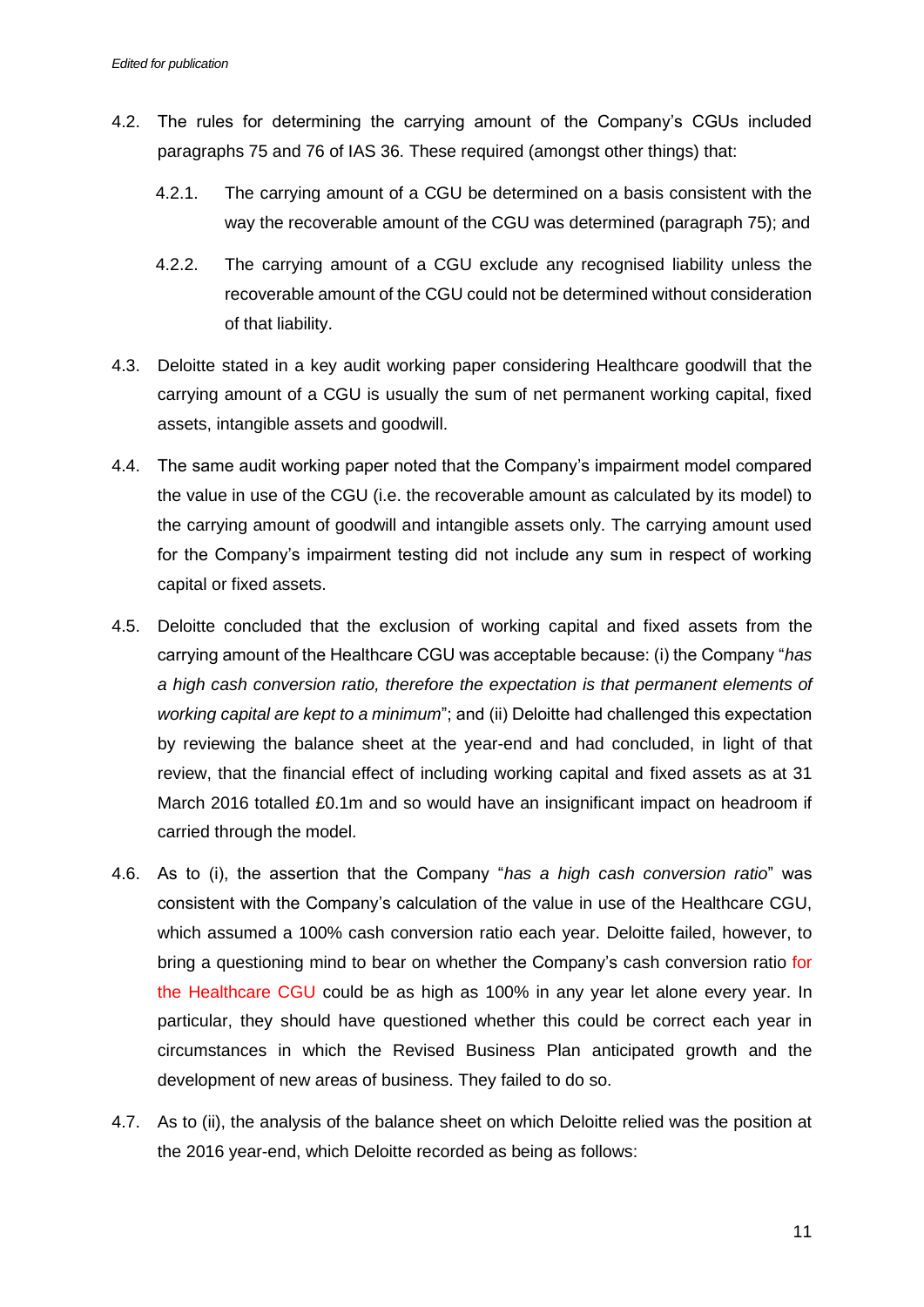| <b>Account balance</b> | £m       |
|------------------------|----------|
| <b>Fixed assets</b>    | 1.65     |
| <b>Other Debtors</b>   | 8.66     |
| <b>Trade Debtors</b>   | 8.22     |
| Cash                   | $-16.47$ |
| Accruals and DI        | $-1.19$  |
| <b>Trade Creditors</b> | $-0.77$  |
| <b>Total</b>           | 0.1      |

- 4.8. This table shows that Deloitte's conclusion that the Company Healthcare CGU had a minimal permanent working capital requirement depended on including the negative cash entry of £16.47m in the calculation. [...] This analysis of the balance sheet did not support the conclusion that the Company Healthcare CGU had a minimal permanent working capital requirement since (i) cash (positive or negative) should not have been included in the calculation of working capital; (ii) the Company's need for a [...] negative cash balance as at 31 March 2016 (i.e. a borrowing requirement) should not in any event have been treated by Deloitte as reducing the working capital balance of the [...] Healthcare CGU by the amount of the [...] negative cash balance; and (iii) the debtor balances and substantial [...] negative cash balance were inconsistent with the [...] Healthcare CGU having a 100% cash conversion ratio even as at 31 March 2016. Further information and analysis would be required to determine the true balance of the Company's permanent working capital requirement but on the face of this table, the requirement may well have been substantial.
- 4.9. Moreover, Deloitte's sensitivity testing of the effect of including fixed assets and working capital was flawed. This testing took the table above and applied it as if it reflected the financial effect of including working capital and fixed assets but:
	- 4.9.1. The […] negative cash balance could not itself have been included in the CGU's carrying amount because IAS 36 paragraph 76(b) prohibits the inclusion of a recognised liability and, in any event, as set out above, it was wrong in principle for Deloitte to include [...] a negative cash balance of £16.47m in a calculation of the Company's working capital requirement.
	- 4.9.2. If the balance sheet at the 2016 year end was to be regarded as evidence of the Company's permanent working capital requirement (as Deloitte's testing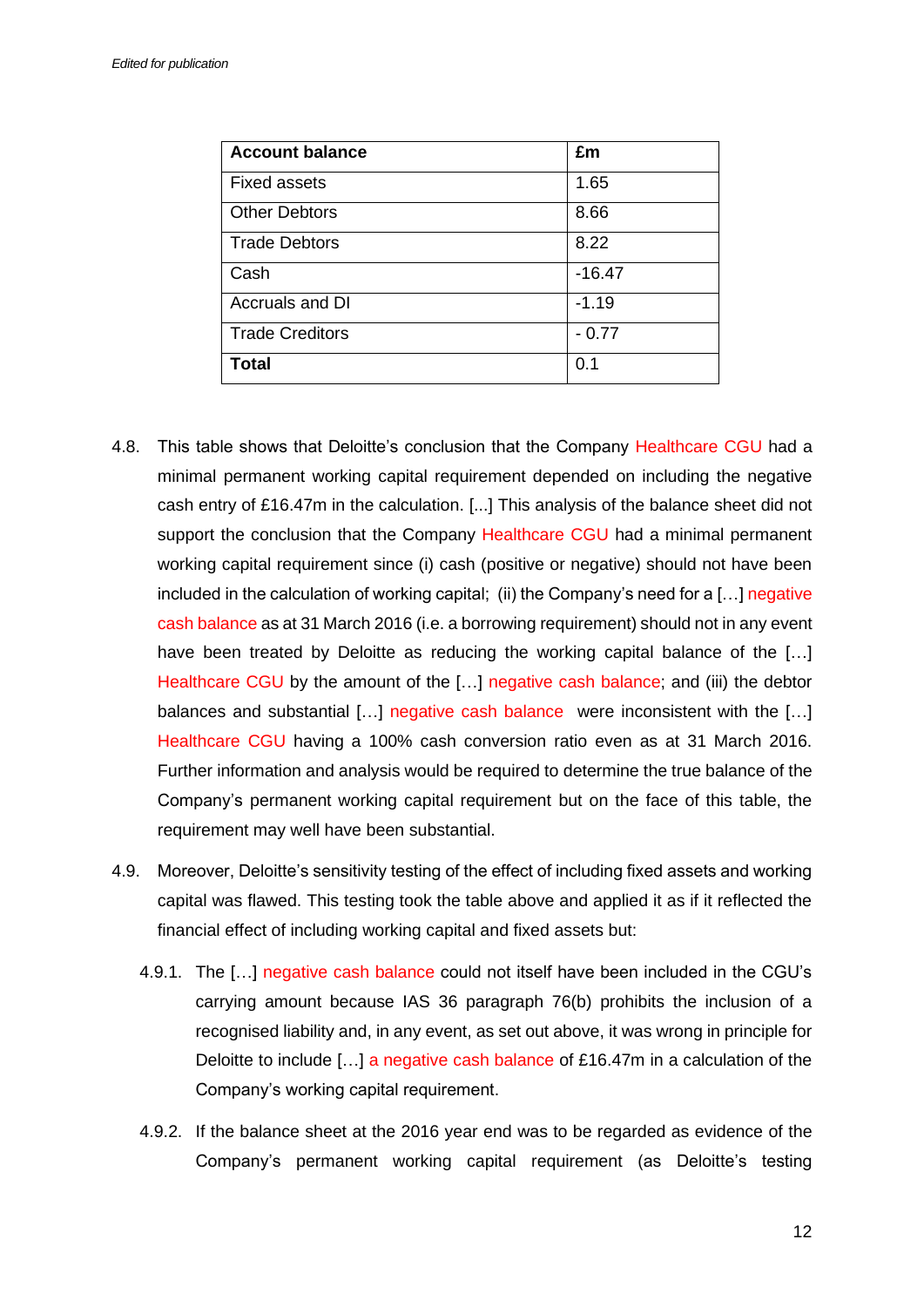assumed), the quantum of the recorded balances (excluding fixed assets and the [...] negative cash balance) was £14.92m and this suggested that the Company had a substantial working capital requirement. On the face of this calculation, the combined effect of including working capital and fixed assets at the 2016 year end, in respect of that year alone, would be to increase the carrying amount of the CGU by £16.57m (i.e. the balance shown by the table above, excluding the […] negative cash balance).

- 4.9.3. Deloitte should, therefore, have concluded from its own testing that work was required to assess the net impact on headroom of including working capital. Its testing showed that including working capital would have a material effect on the carrying amount of the CGU. This meant that consideration needed to be given to the effect of including cashflows arising from working capital requirements in the estimated value in use of the CGU (to comply with the requirement for consistency stipulated by IAS 36 paragraph 75). Absent this further analysis, Deloitte did not obtain reasonable assurance as to whether the recoverable amount of the Healthcare CGU was more than its carrying amount.
- 4.10. In all the circumstances:
	- 4.10.1. In breach of ISA 540.8(a) and ISA 700.9(c), Deloitte failed to evaluate adequately whether the accounting policies selected and applied by the Company were consistent with IAS 36 in circumstances in which the Company's impairment model did not include any amounts in respect of working capital;
	- 4.10.2. In breach of ISA 540.8(c) and ISA 700.9(d), Deloitte failed to give adequate consideration to the reasonableness of the assumption that the Company had and would have a minimal permanent working capital requirement in relation to its Healthcare CGU;
	- 4.10.3. In breach of ISA 200.15, Deloitte failed to plan or perform the FY2016 Audit with sufficient professional skepticism, because they accepted without adequate challenge that the permanent working capital requirement of the Healthcare CGU was negligible as at the end of FY2016 and would be negligible over the 5 years of the Revised Business Plan, without bringing to bear a questioning mind as to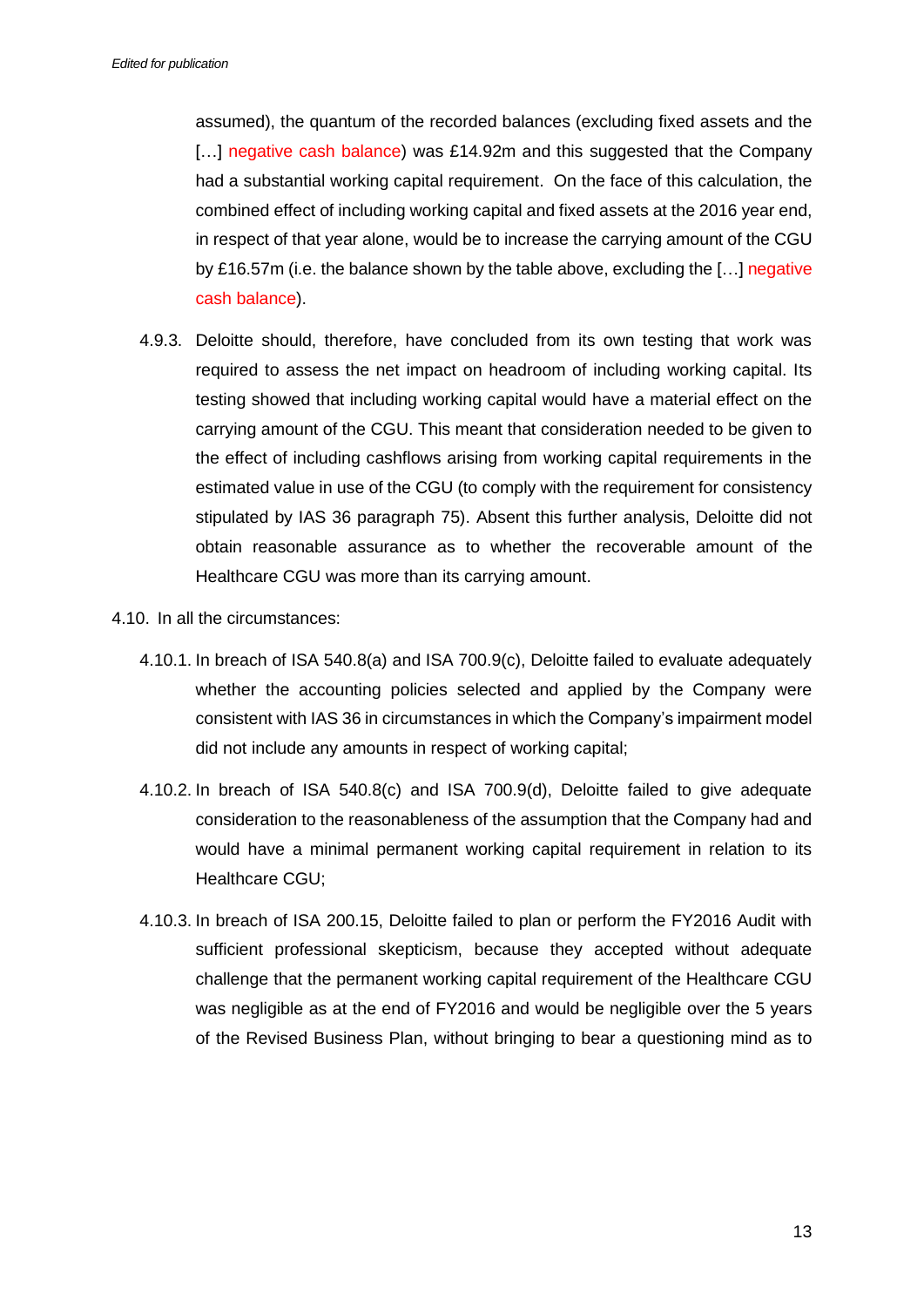whether that could be correct as at 31 March 2016 and was a reasonable assumption for the future.

# **Adverse Finding 2 – Inclusion of Apprenticeships business in Revised Business Plan**

- 4.11. IAS 36 also required that:
	- 4.11.1. The calculation of a CGU's value in use should reflect an estimate of future cashflows the entity expects to derive from the CGU and expectations about possible variations in the amount and timing of such cashflows (paragraph 30(a) and (b)); and
	- 4.11.2. Cashflow projections should be based on reasonable and supportable assumptions representing management's best estimate of the range of economic conditions that will exist over the period covered by those future cashflows (paragraph 33(a)); and
	- 4.11.3. Future cashflows should be estimated for the CGU in its current condition and should not include cashflows that are expected to arise from:
		- 4.11.3.1. a future restructuring to which an entity is not yet committed, or
		- 4.11.3.2. improvements or enhancements of the CGU's performance (paragraphs 33(b) and 44).
- 4.12. The Revised Business Plan included estimates of the projected profit and loss for a new Apprenticeships business that had not yet been launched by the Company. Expected cashflows from this business were included within the value in use attributed to the Healthcare CGU for the purpose of the Company's impairment testing.
- 4.13. Deloitte concluded in relation to the Apprenticeships business that the Company *"is not in a position to enter this market at the current point in time"*; *"As a result this element of the business could be considered restructuring"*; and *"… we have been unable to obtain sufficient evidence to suggest this element of the business will succeed and in comparison with the other areas of complementary business this element of the plan requires most work to achieve."*
- 4.14. Deloitte also reported to the Audit Committee that: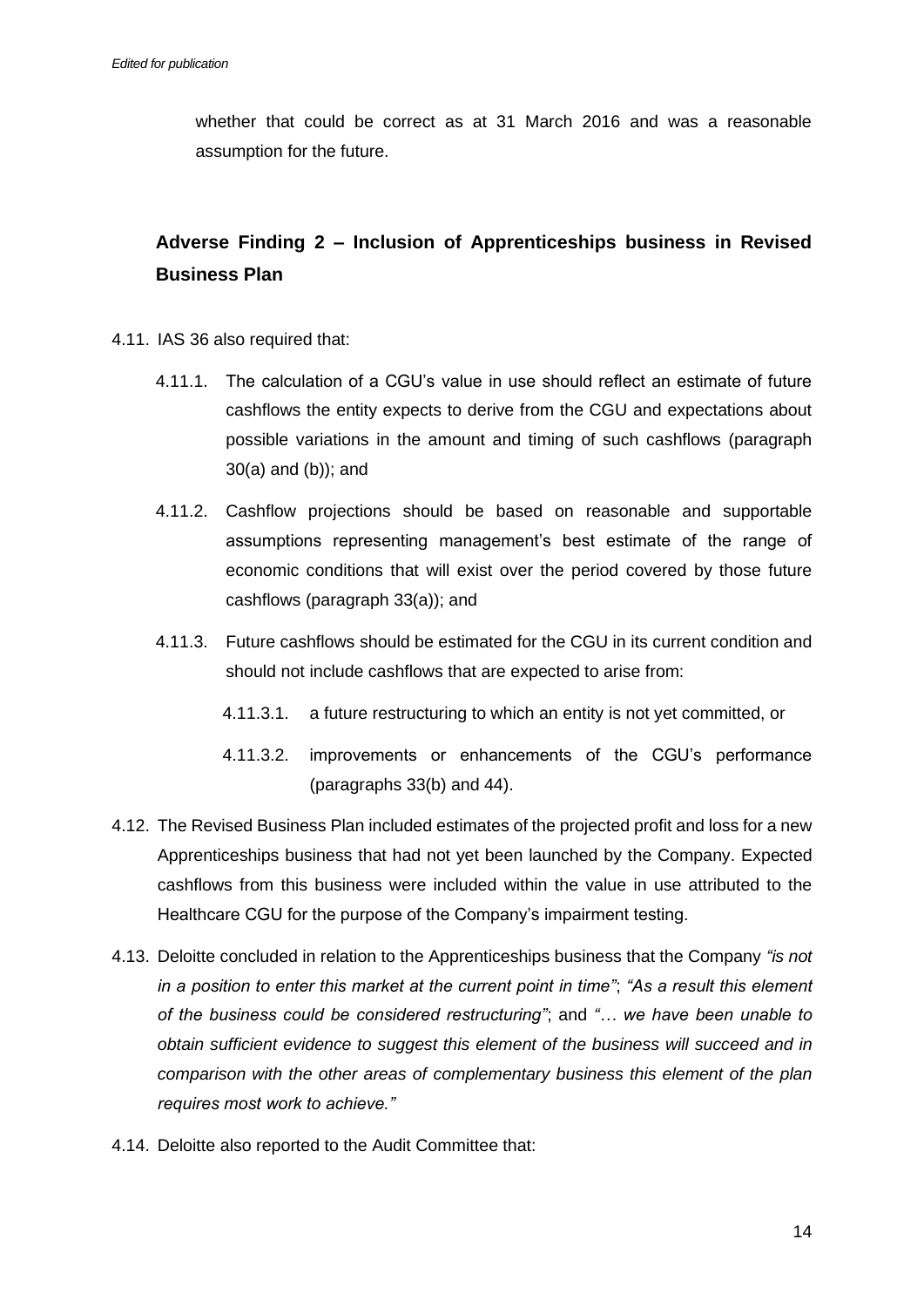*"Based on our procedures, we found insufficient evidence to support the cash-flows deriving from the apprenticeships programme. Therefore we believe the apprenticeship cash-flows should be excluded from the model, reducing headroom in the goodwill model by £22m when using management's discount rate. Management believe the headroom impact of removing the apprenticeships element of the plan would be mitigated through reduced overheads which is currently not factored into the plan."*

- 4.15. Deloitte did not obtain or document any audit evidence in respect of the potential for *"reduced overheads"* referred to in this report to the Audit Committee. They did not bring a questioning mind to bear on whether overheads could be reduced to the extent of the £22m reduction in headroom which would have flowed from the exclusion of the Apprenticeship business cashflows from the value in use calculation, or at all, especially in circumstances in which: (i) the Revised Business Plan already sought to make costs savings across all aspects of the business where possible; and (ii) the £22m reduction in headroom was a net figure, which itself removed the overheads forecast to be incurred in relation to the Apprenticeships business, so any further costs savings would need to be found from other areas of the business.
- 4.16. The headroom and the sensitivities disclosed in the Notes to the FY2016 financial statements were based on the Company's impairment model. They included the expected cashflows from the Apprenticeships business.
- 4.17. Despite Deloitte's conclusion that cashflows from the Apprenticeships business should be excluded from the forecasts which generated the value in use of the Healthcare CGU:
	- 4.17.1. Deloitte itself included the expected cashflows from the Apprenticeships business within the base case which it used for the purpose of its sensitivity analysis in relation to the Company's impairment testing for Healthcare goodwill;
	- 4.17.2. Deloitte did not modify or qualify its audit opinion in relation to the FY2016 financial statements despite the inclusion of these cashflows within the headroom and sensitivity testing disclosed in the financial statements; and
	- 4.17.3. Deloitte stated in the auditor's report in the FY2016 financial statements that it had *"challenged the appropriateness of the inclusion of cash flows relating to new initiatives noting these cash flows are in line with the Group's strategy of expansion in the Healthcare sector"* without referring to its disagreement with the Company over the inclusion of Apprenticeships (which is addressed further in Adverse Finding 6).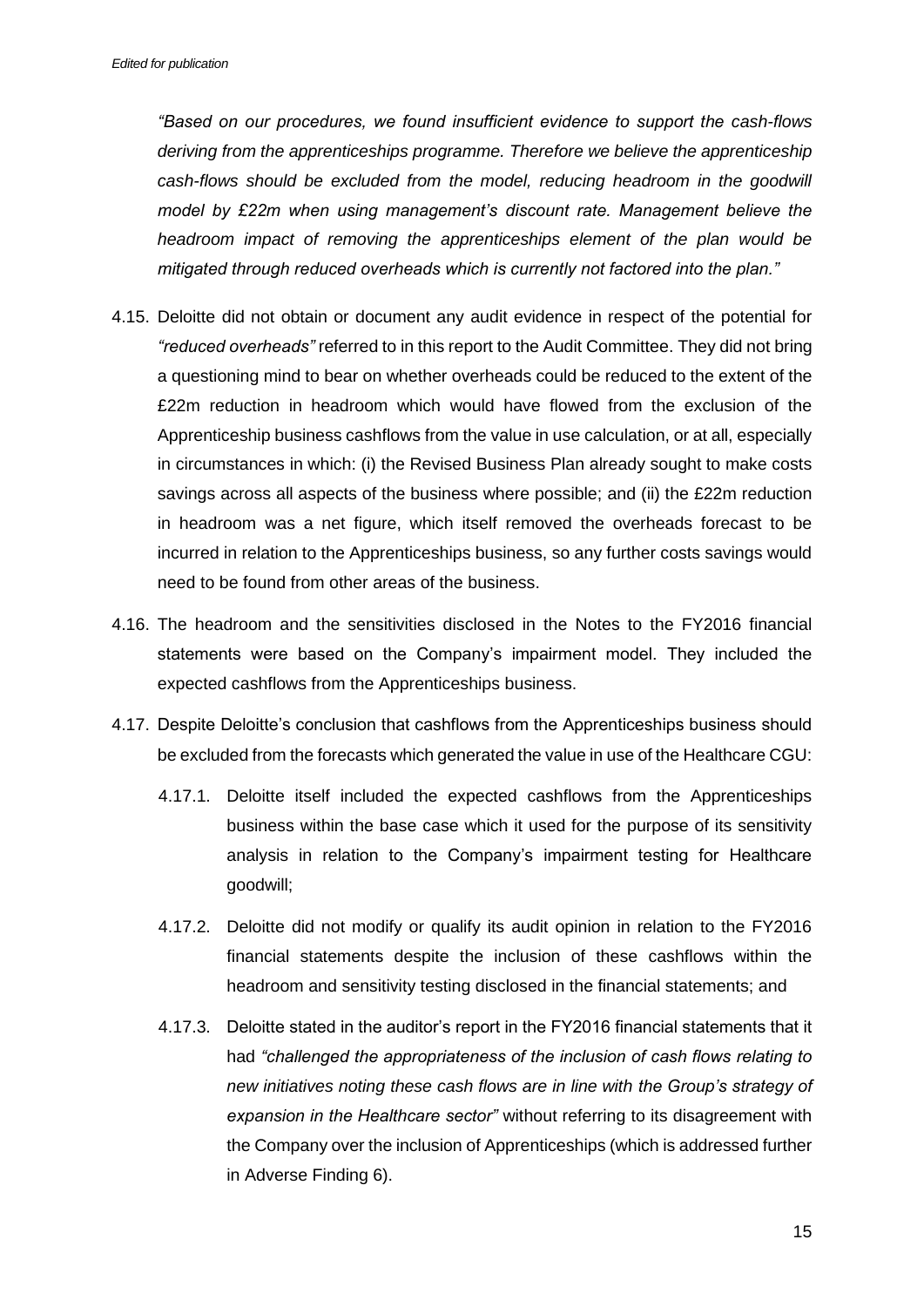- 4.18. The Respondents therefore breached *Relevant Requirements* as follows:
	- 4.18.1. In breach of ISA 500.6, they did not obtain sufficient appropriate audit evidence to support (a) the inclusion of cashflows for the Apprenticeships business in the calculation of the value in use of the Healthcare CGU; and (b) […] that the removal of cashflows for the Apprenticeships business could or would be mitigated by potential reductions in overheads; and
	- 4.18.2. In breach of ISA 200.15, they failed to plan or perform the FY2016 Audit with sufficient professional skepticism, because they accepted without adequate challenge that overheads could be reduced to make up any shortfall in the forecast cashflows from the Apprenticeships business, and without bringing to bear a questioning mind as to whether that was a reasonable assumption.
	- 4.19. Further breaches relating to Deloitte's audit report are set out in Adverse Finding 6 below.

# **Adverse Finding 3 – Estimates for new\* business lines in Revised Business Plan**

- 4.20. As already noted, IAS 36 required that cashflow projections be based on reasonable and supportable assumptions representing management's best estimate of the range of economic conditions that will exist over the useful life of the asset.
- 4.21. In addition to the Apprenticeships business, the Revised Business Plan also included projections for a new\* business in Care and Custody Health that had recently been acquired by the Company and new businesses in Community Health, Agency / Recruitment and Telecare. The total annual revenue from these new\* businesses (excluding the Apprenticeships business) at the end of the five year period covered by the Revised Business Plan was projected to be £42.6m (out of total Healthcare revenue of £167.4m).
- 4.22. Deloitte should have been alert to the fact that the cashflow projections for new\* business lines may not have been a "*best estimate*" for the purpose of IAS 36 in circumstances where:
	- 4.22.1. The Healthcare business had repeatedly failed to meet previous budgets, which raised questions about the reliability of the Company's Healthcare CGU forecasting;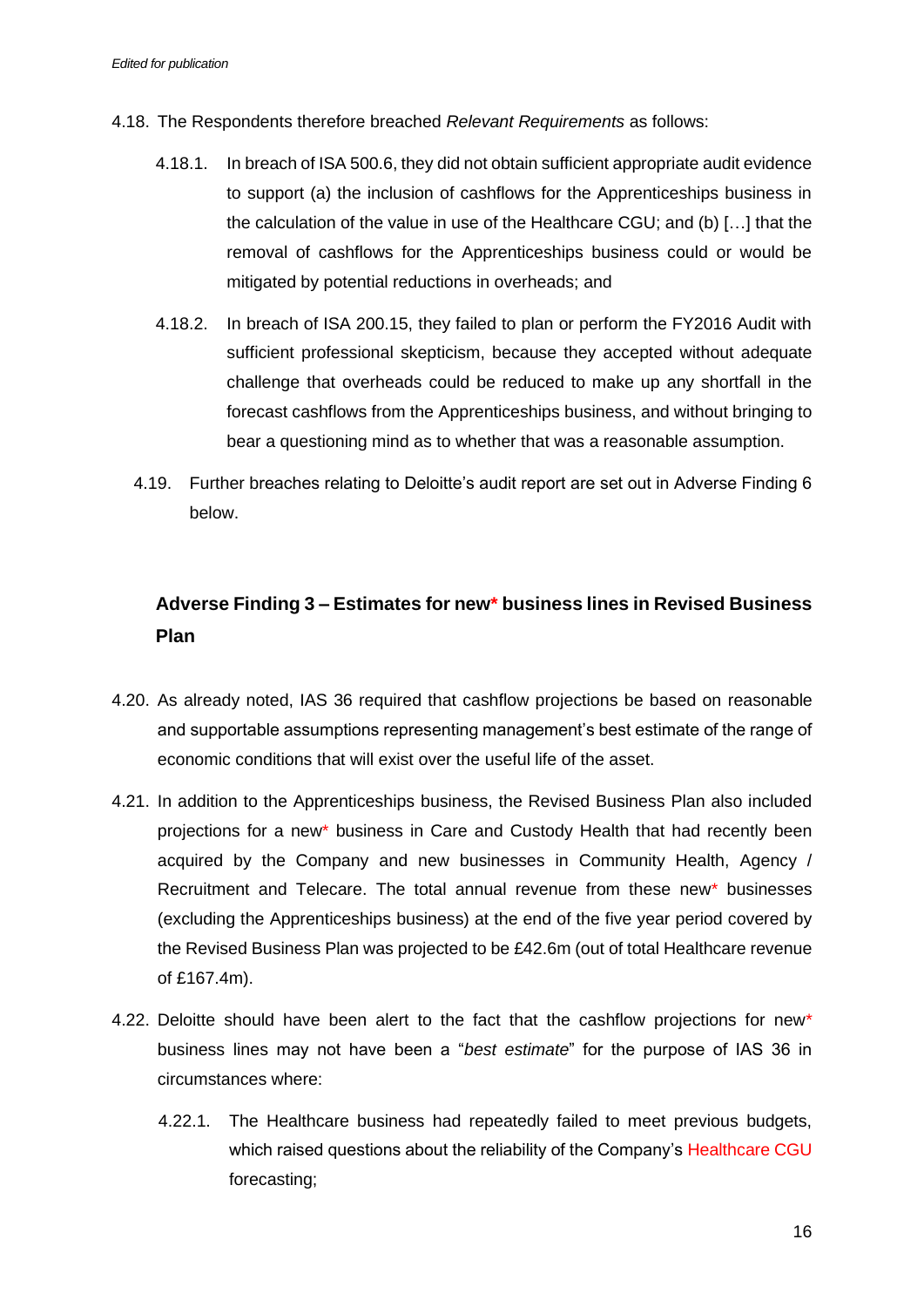- 4.22.2. The Revised Business Plan was on its face ambitious in relation to these new\* businesses because it assumed growth in the new businesses at rates that were markedly higher than the projected growth rates for the Company's other CGUs and markedly higher than long term average growth rates, in the context of new business streams which within the Healthcare CGU had no track record at all;
- 4.22.3. The value in use of the Healthcare CGU was heavily dependent on the significant growth in cashflows that had been projected for new\* businesses by the end of the five year period covered by the Revised Business Plan […]; and
- 4.22.4. There was considerable uncertainty both as to the timing and quantum of future cashflows from the new business lines that had not yet started and any failure or delay in the implementation of the plans for these new businesses would have had a significant impact on the value in use calculation.
- 4.23. Deloitte did note that the contribution of new\* business lines had increased significantly in the Revised Business Plan as compared with previous versions of the Company's business plan and that this introduced a significant level of judgement given the lack of historical precedent for the new business lines. However, the documented consideration by Deloitte on the 2016 Audit file of the basis for the cashflow projections for new business lines in the Revised Business Plan was high level and not supported by sufficient appropriate audit evidence.
- 4.24. Deloitte appears also to have focussed not on whether those projections were a best estimate (as required by IAS 36), but on whether there was positive evidence that the Revised Business Plan was *"incorrect"* or *"unsupportable"* or *"overly ambitious"*. Deloitte's workpapers also recorded, among other things, that *"insufficient time has elapsed* [since the start of the period covered by the Revised Business Plan] *to categorically conclude an impairment charge is required"* and that it had *"insufficient evidence to suggest the plan won't be achieved and therefore that an impairment charge should be recognised"*.
- 4.25. This was despite Deloitte being aware that the removal of all new\* business lines (including the Apprenticeships business) would have resulted in an impairment of Healthcare goodwill of £14.3m and the removal of the Telecare and Apprenticeships businesses alone would have reduced the headroom figure to £4.9m.
- 4.26. The Respondents therefore breached *Relevant Requirements* as follows: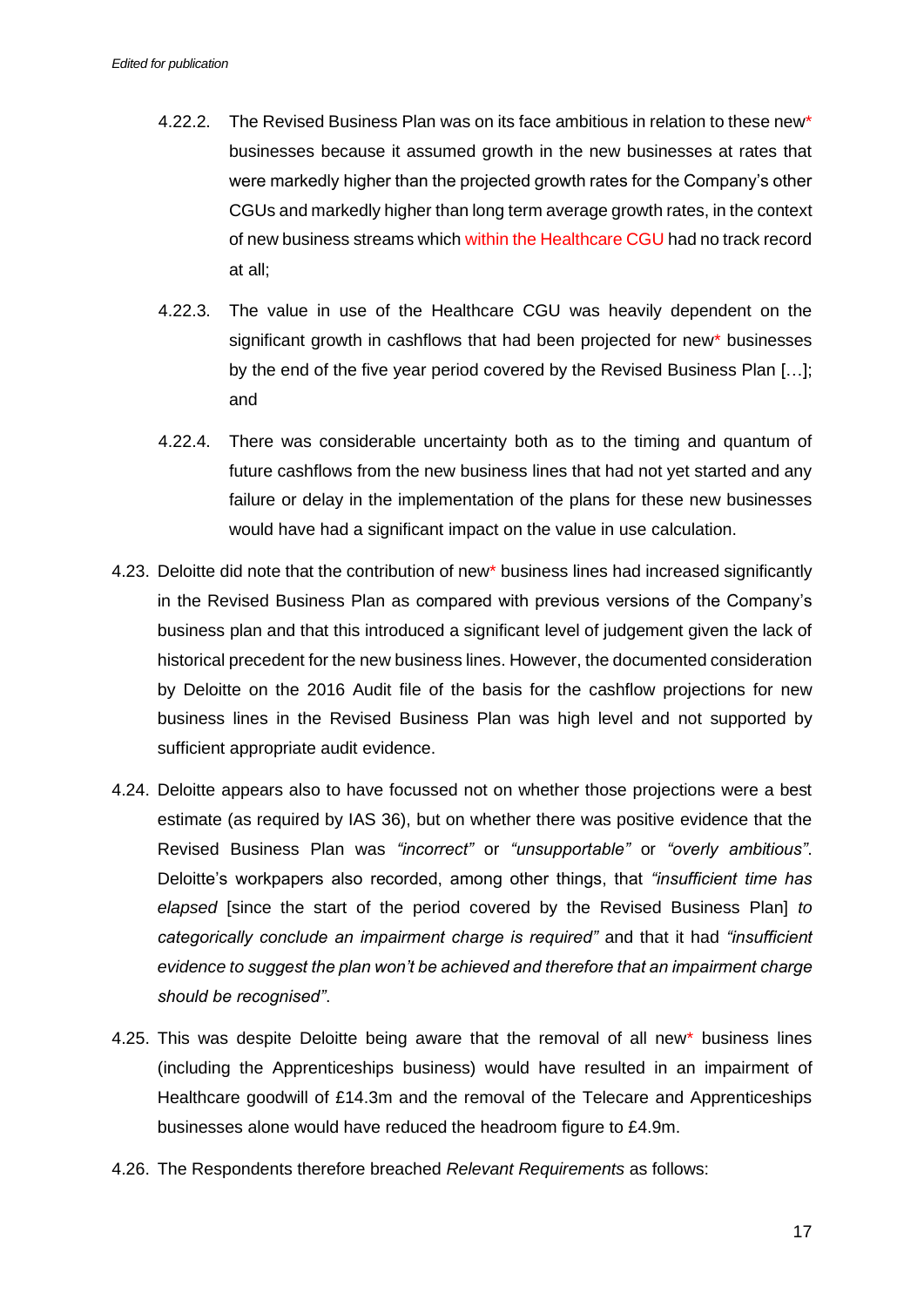- 4.26.1. In breach of ISA 500.6 and ISA 540.17, they failed to obtain sufficient appropriate audit evidence that the estimates of future cashflows for new\* business lines derived from the Revised Business Plan were a best estimate based on reasonable and supportable assumptions as required by IAS 36;
- 4.26.2. In breach of ISA 700.9, ISA 540.13 and ISA 540.15, they failed adequately to evaluate the reasonableness of the estimates of cashflows for new\* business lines in the Revised Business Plan or the assumptions on which they were based.

### **Adverse Finding 4 – Documentation of post-year-end audit work**

- 4.27. As at the date of approval of the FY2016 financial statements, P1 management accounts for April 2016 were available. The FY2016 Audit file states that Deloitte performed *"a detailed review"* of the P1 management accounts. The FY2016 Audit file also refers to discussions Deloitte held with individuals at the Company about performance of the Healthcare CGU during the course of the FY2016 Audit, including after the meeting of the Audit Committee on 17 May and before the FY2016 financial statements were signed. However, the outcome of Deloitte's review of the P1 management accounts is not documented on the FY2016 Audit file beyond a brief acknowledgement that the performance of the Healthcare business in P1 was *"behind expectation due to anticipated contract phasing"* and an unsubstantiated assertion that *"P1 typically falls behind budget due to public sector budgets also running to a March year end"*.
- 4.28. Deloitte's workpapers also record in this context their conclusion that the Company's forecasting was *"highly accurate over a 12 month period"* and *"no significant issues or immediate concerns are noted"* despite the Healthcare business having repeatedly missed previous budgets and the valuation in use of the Healthcare CGU being heavily dependent on cashflows for the existing and new\* businesses growing in line with the projections in the Revised Business Plan both as to the timing of receipt and quantum.
- 4.29. The Respondents therefore breached *Relevant Requirements* as follows:
	- 4.29.1. In breach of ISA 230.8, they failed adequately to document their review of the P1 management accounts and how that review provided comfort that there were no significant issues or immediate concerns arising from the fact that, as they acknowledged, the Healthcare business was already behind expectation.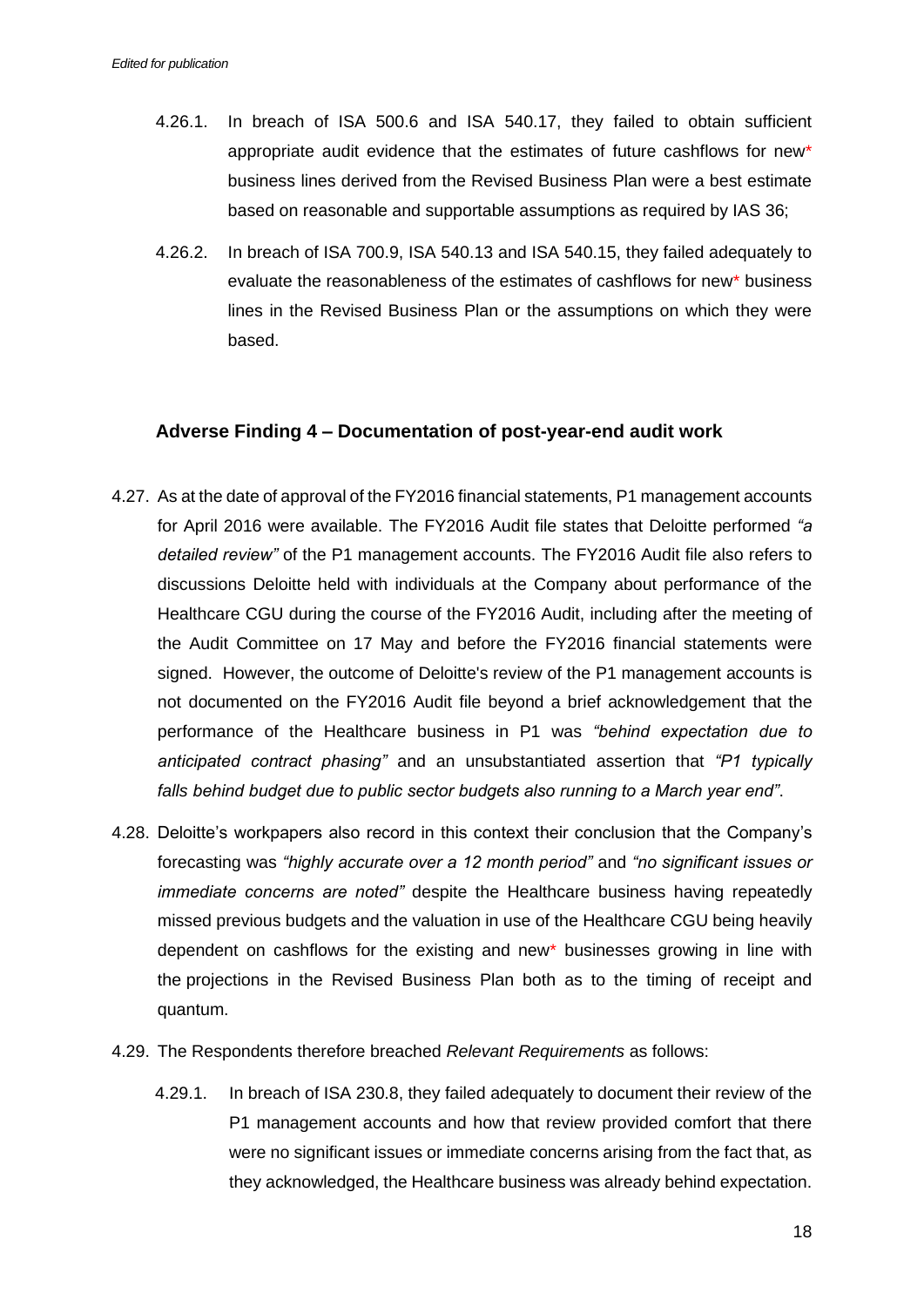# **Adverse Finding 5 – Discount rate for Healthcare CGU**

- 4.30. IAS 36 paragraph 55 required the discount rate used for a value in use calculation to be a pre-tax rate that reflected current market assessments of the time value of money and the risks specific to the asset for which the future cashflow estimates had not been adjusted.
- 4.31. The Company used a pre-tax discount rate of 9.1% in its value in use calculation for the Healthcare CGU.
- 4.32. The FY2016 financial statements stated that this pre-tax discount rate of 9.1% (which is equivalent to a post-tax risk-adjusted rate of 8.0%) had been calculated by the Company adding a risk premium of 1.0% for Healthcare (i.e. an adjustment *"for the risks specific to the market in which the CGU operates"*) to the Company's assessment of the group's weighted average cost of capital ("**WACC**") of 7.0%.
- 4.33. Deloitte engaged an internal valuations specialist to assist in auditing the Company's calculation of the group WACC. The internal valuations specialist's analysis estimated the post-tax group WACC for the Group as a whole to be in a range of 8.0% to 9.0%.
- 4.34. If a risk premium of 1.0% was added to this range, to reflect the higher risk of the Healthcare business compared with the group as a whole, this would give a Healthcarespecific WACC of 9.0% to 10.0% (i.e. 1-2% higher than the rate calculated by the Company). Deloitte did not ask its internal valuations specialist to provide an independent calculation of an appropriate discount rate for the Healthcare CGU, as opposed to the WACC for the Group as a whole. Nor did it ask its internal valuations specialist whether an adjustment to the discount rate should be made to reflect the risks specific to the Healthcare CGU and, if so, in what amount.
- 4.35. Furthermore, Deloitte did not clearly document on the audit file how the audit team reached the conclusions that they did regarding the appropriateness of the discount rate which had been used by the Company in its impairment model, save for referring to peer analysis to assess contradictory evidence in relation to the discount rate for the Healthcare CGU. It was not clear on the face of the audit file whether Deloitte had agreed or disagreed that the 8.0% post-tax discount rate applied to the Healthcare CGU lay within a reasonable range and, if it agreed with this, what audit evidence it had relied upon in reaching that conclusion.
- 4.36. The Respondents therefore breached *Relevant Requirements* as follows: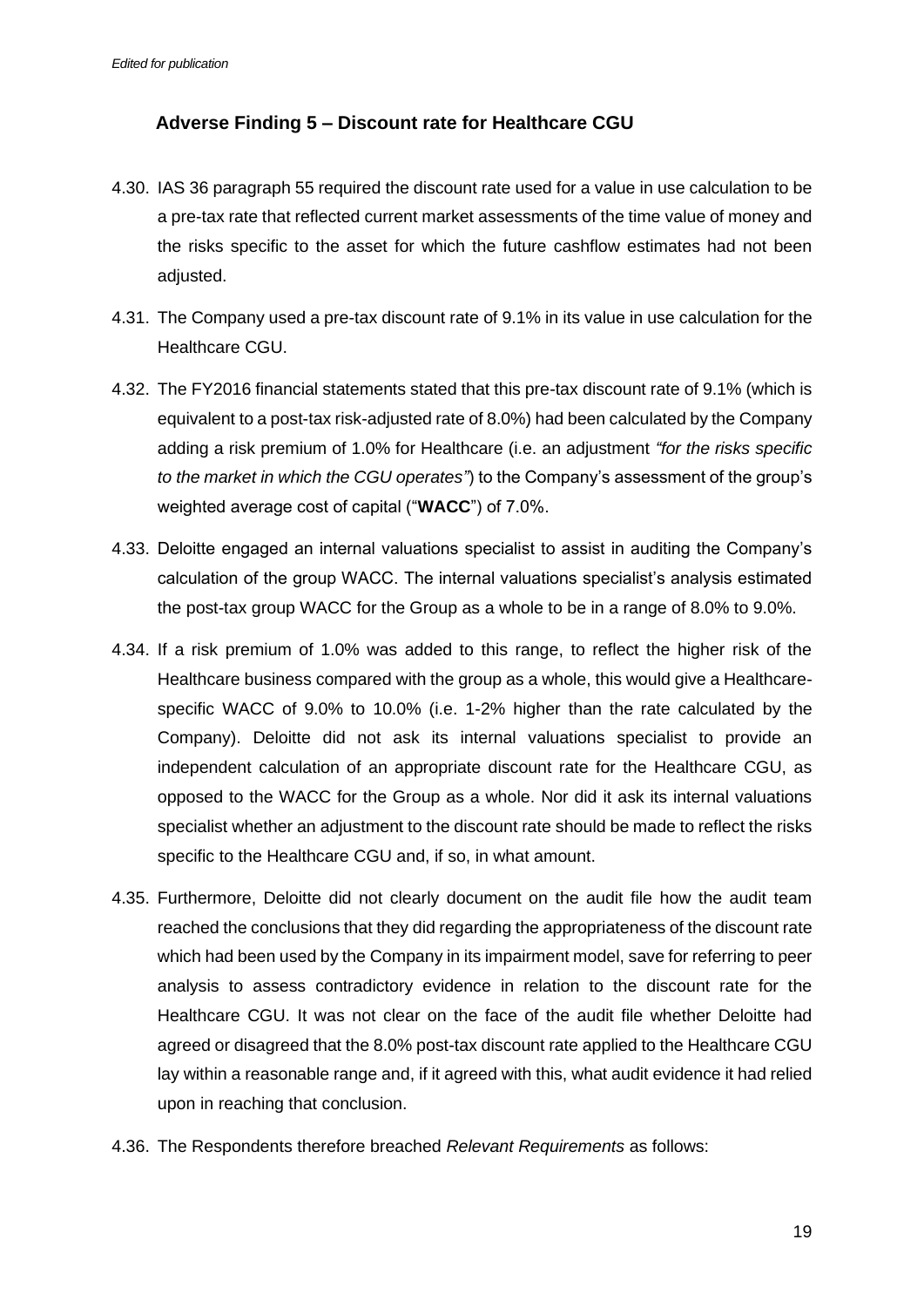- 4.36.1. In breach of ISA 500.6, they failed in all the circumstances to obtain sufficient appropriate audit evidence to support the 8.0% post-tax (9.1% pre-tax) discount rate used by the Company for its value in use calculation for the Healthcare CGU (including, in particular, by failing to ask the internal valuations specialist to provide an independent calculation of the appropriate discount rate for the Healthcare CGU, as opposed to the WACC for the Group as a whole).
- 4.36.2. In breach of ISA 540.18 and/or ISA 700.9, they failed to evaluate sufficiently, based on the audit evidence, whether the pre-tax discount rate of 9.1% used by the Company for its value in use calculation for the Healthcare CGU was reasonable and appropriate in the context of the applicable financial reporting framework.
- 4.36.3. In breach of ISA 230.8, they failed to prepare audit documentation which was sufficient to enable an experienced auditor having no previous connection with the audit, to understand (a) the nature, timing and extent of the audit procedures performed to comply with the ISAs (UK) and applicable legal and regulatory requirements, (b) the results of the audit procedures performed and the audit evidence obtained, and (c) significant matters arising during the audit, the conclusions reached thereon, and significant professional judgments made in reaching those conclusions.
- 4.36.4. In breach of ISA 220.18, Mr Charlton also failed to ensure that:
	- 4.36.4.1. appropriate consultation took place between the engagement team and the internal valuations specialist in relation to the discount rate used by the Company for its value in use calculation for the Healthcare CGU; and
	- 4.36.4.2. the conclusions from such consultation were properly implemented.

### **Adverse Finding 6 – Misstatement of the FY2016 financial statements**

4.37. The FY2016 financial statements disclosed that the headroom between the carrying amount of the Healthcare CGU and the recoverable amount was £38.2m. However, in view of the matters set out above (in particular, Adverse Finding 2 (Apprenticeships)), it should have been appreciated by Deloitte that this figure was materially misstated.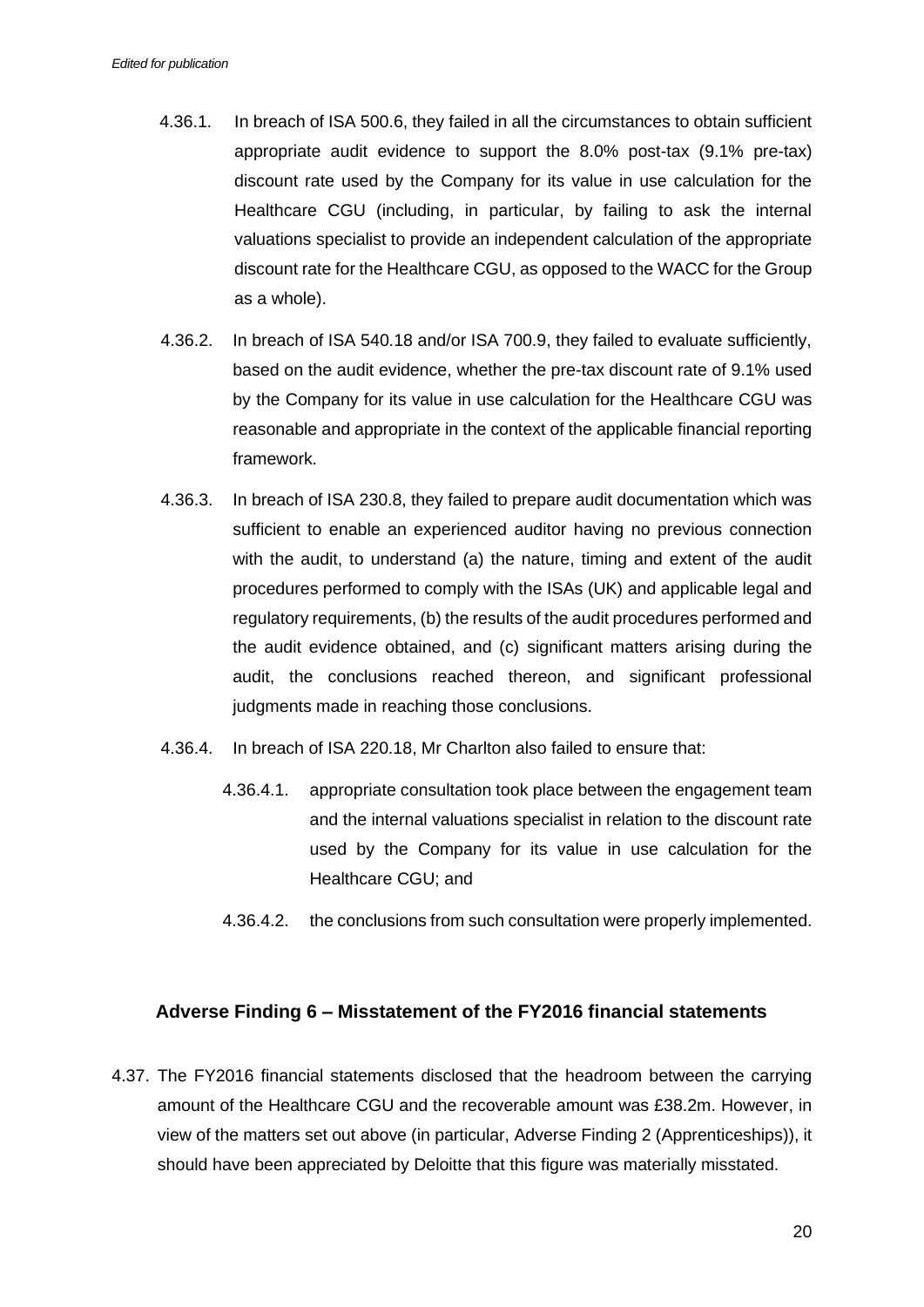- 4.38. Moreover, if Deloitte had adequately challenged management's impairment testing in the respects set out in Adverse Findings 1, 2, 3 and 5 set out above, an impairment loss might have been recognised for the Healthcare CGU in the FY2016 financial statements.
- 4.39. Deloitte should, therefore, have appreciated that the FY2016 financial statements contained a material uncorrected misstatement or misstatements in relation to the headroom and/or carrying amount of the Healthcare CGU. However, Deloitte did not:
	- 4.39.1. identify this/these material misstatement(s);
	- 4.39.2. inform the Company's management or the Audit Committee that the FY2016 financial statements contained this/these material misstatement(s);
	- 4.39.3. request that this/these material misstatement(s) be corrected before the FY2016 financial statements were published […].
- 4.40. Instead, the Respondents signed off on an auditor's report confirming that the FY2016 financial statements gave a true and fair view and that they had been prepared in accordance with applicable IFRSs, UK GAAP and the Companies Act 2006.
- 4.41. The auditor's report in the FY2016 financial statements was inadequate and incomplete in that:
	- 4.41.1. Deloitte did not disclose that the Company had rejected Deloitte's challenge to the appropriateness of the inclusion of cashflows relating to the Apprenticeships business, but that Deloitte remained of the view that these cashflows should not be included in the Company's impairment testing model; and
	- 4.41.2. Deloitte stated that they had engaged their specialist valuation team to consider the appropriateness of the discount rate applied in the impairment review. When this statement was read in combination with the disclosure in Note 13 that a discount rate of 9.1% pre-tax had been applied to the Healthcare CGU cashflows, comprising the Group's WACC of 7.0% post-tax plus an adjustment specific to the risks in the market in which the CGU operated, it gave the impression that Deloitte's specialist valuation team had considered the discount rate applicable to the Healthcare CGU and had concluded that a WACC for the Group of 7.0% plus a risk specific adjustment of 1.0% for the Healthcare CGU after tax led to a […] discount rate which the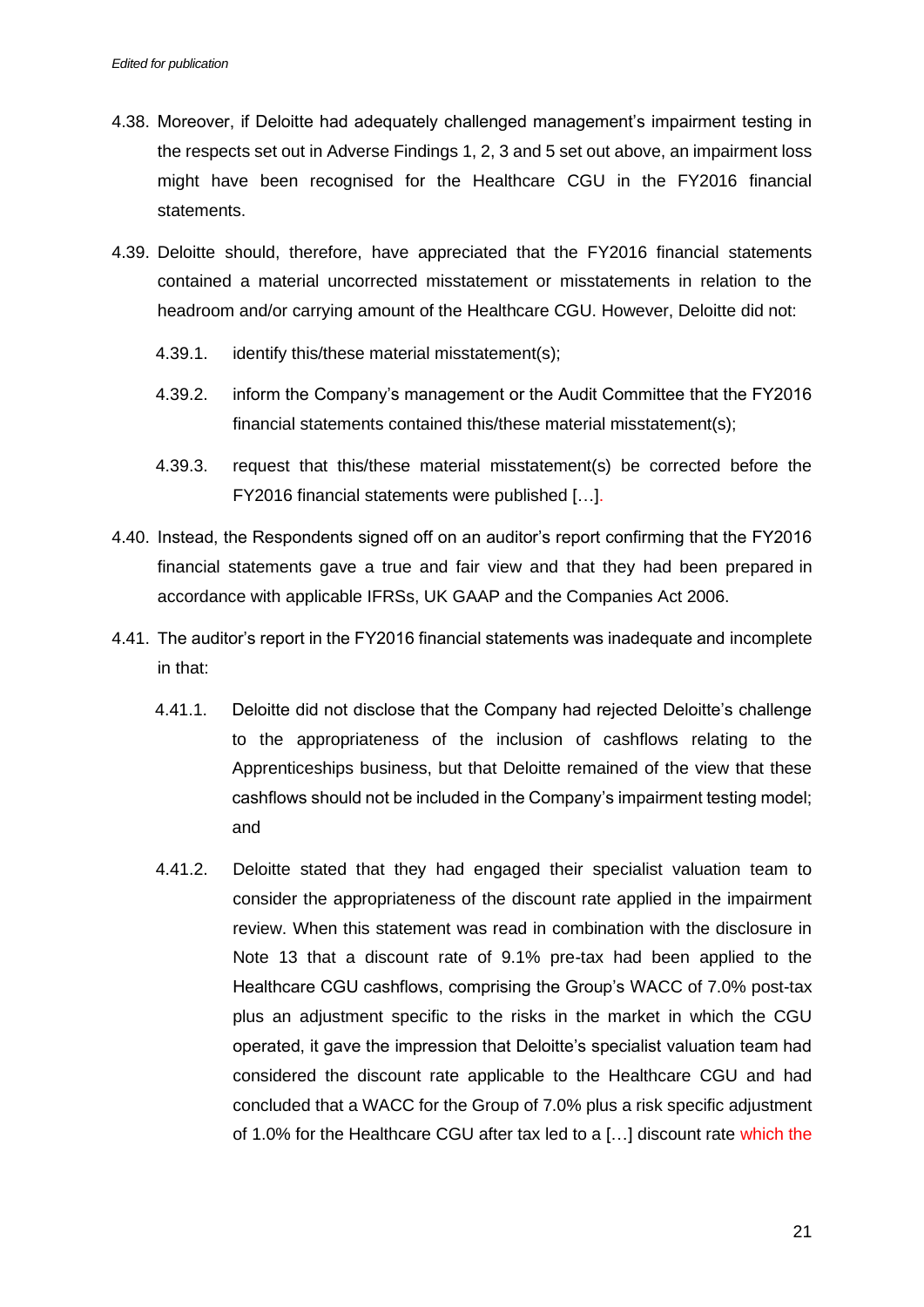specialist valuation team had concluded was appropriate. The true position was that:

- 4.41.2.1. The specialist valuation team had concluded that a WACC of 7.0% post-tax lay outside an acceptable range for the Group. In their view, an acceptable range for the Group WACC was 8% to 9% post tax; and
- 4.41.2.2. The specialist valuation team had not been asked to consider what adjustment for the Healthcare CGU might be appropriate to reflect the specific risks of that business.
- 4.42. The Respondents therefore breached *Relevant Requirements* as follows:
	- 4.42.1. They failed to identify that, and/or to record in the audit documentation their conclusion as to whether, the FY2016 financial statements contained a material uncorrected misstatement or misstatements as to the headroom and/or the carrying amount of the Healthcare CGU in breach of ISA 450.11, ISA 450.15 and ISA 540.18;
	- 4.42.2. In breach of ISA 450.12, they failed:
		- 4.42.2.1. to communicate to those charged with governance the uncorrected misstatement(s) and the effect that they, individually or in aggregate, might have had on the opinion expressed in the auditor's report; and
		- 4.42.2.2. to request that the uncorrected misstatement(s) be corrected;
	- 4.42.3. […] failed to comply with their overarching obligation under section 495 of the Companies Act 2006 to report to members whether, in their opinion, the FY2016 financial statements gave a true and fair view of the state of affairs of the company and its profit and loss for the year, and had been properly prepared in accordance with the relevant accounting framework (and thereby breached the requirements of ISA 700.8 and ISA 700.10-11 in relation to the required content of the auditor's report);
	- 4.42.4. Mr Charlton failed to ensure that the auditor's report was appropriate in the circumstances in breach of ISA 220.15(b).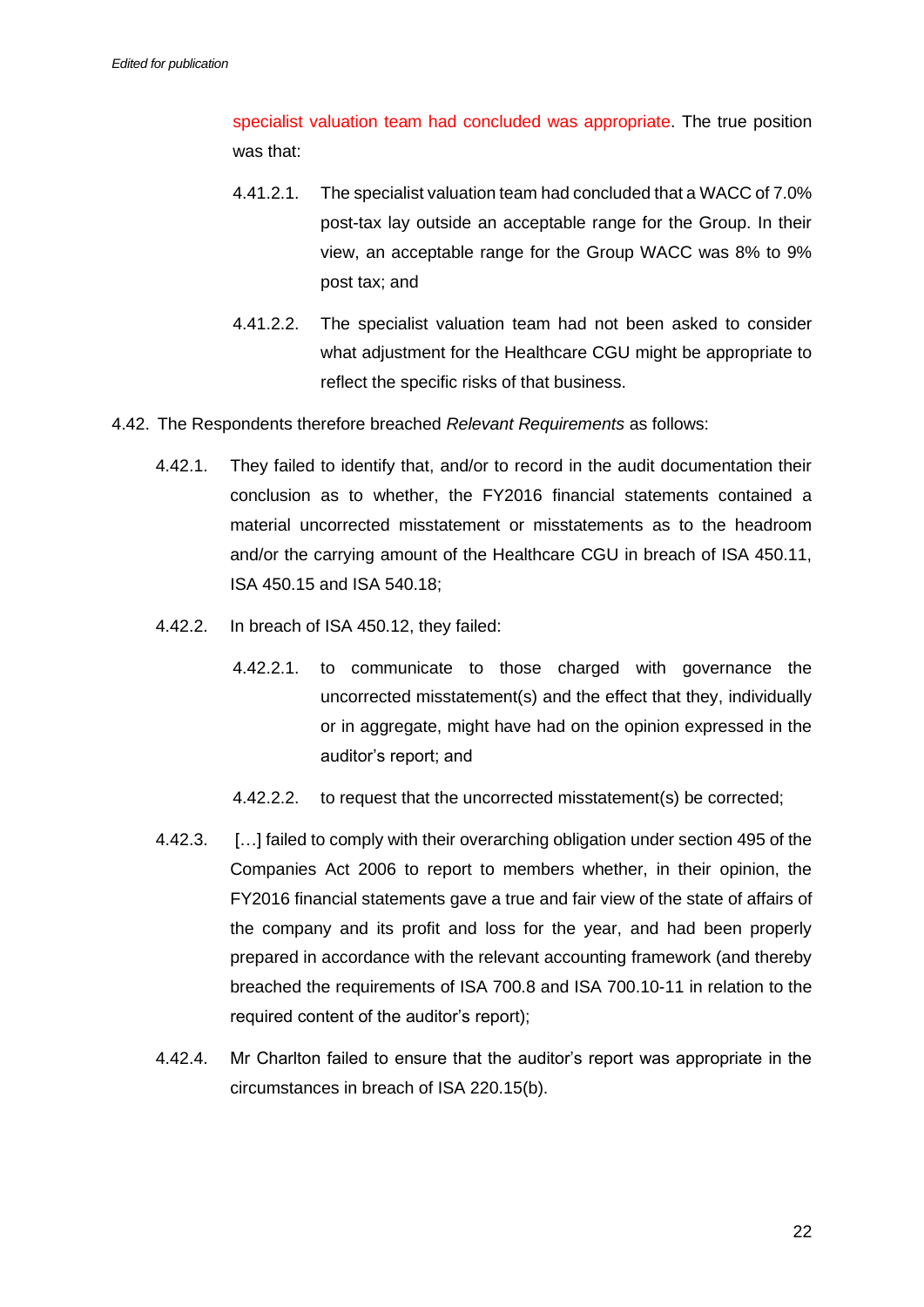# **Adverse Finding 7 – Inadequate disclosures in the FY2016 financial statements**

- 4.43. IAS 36 required the disclosures in the FY2016 financial statements to include:
	- 4.43.1. Each key assumption on which the cashflow projections for the Healthcare CGU that were derived from the Revised Business Plan were based;
	- 4.43.2. A description of the approach to determining the value assigned to each key assumption, whether those values reflected past experience or, if appropriate, were consistent with external sources of information, and, if not, how and why they differed from past experience or external sources of information; and
	- 4.43.3. If a reasonably possible change in a key assumption underlying the cashflow projections for the Healthcare CGU that were derived from the Revised Business Plan would lead to impairment, the value assigned to the key assumption and the amount by which this value would need to change in order for the recoverable amount of the Healthcare CGU to equal the carrying amount.
- 4.44. IAS 1 (*Presentation of Financial Statements*) ("**IAS 1**") also required the disclosures in the FY2016 financial statements to include the judgements, apart from those involving estimations, that had been made in the process of applying the Company's accounting policies and that had the most significant effect on the amounts recognised therein.
- 4.45. The disclosures in the FY2016 financial statements in relation to the valuation of the Healthcare CGU did not comply with these requirements of IAS 36 and IAS 1 because they did not refer to the inclusion of cashflows from new\* business lines or the value attributable to the new business lines even though:
	- 4.45.1. The growth of the new\* business lines in accordance with the projections in the Revised Business Plan was a key assumption and a reasonably possible change in that assumption would cause impairment of the Healthcare CGU; and
	- 4.45.2. The inclusion of new\* business lines, including Care and Custody Health, in the Healthcare CGU was a judgement that had been made in the process of applying the Company's accounting policies that had a significant effect on the amounts recognised in the FY2016 financial statements (in that, if they had not been included, this would have led to impairment of the Healthcare CGU).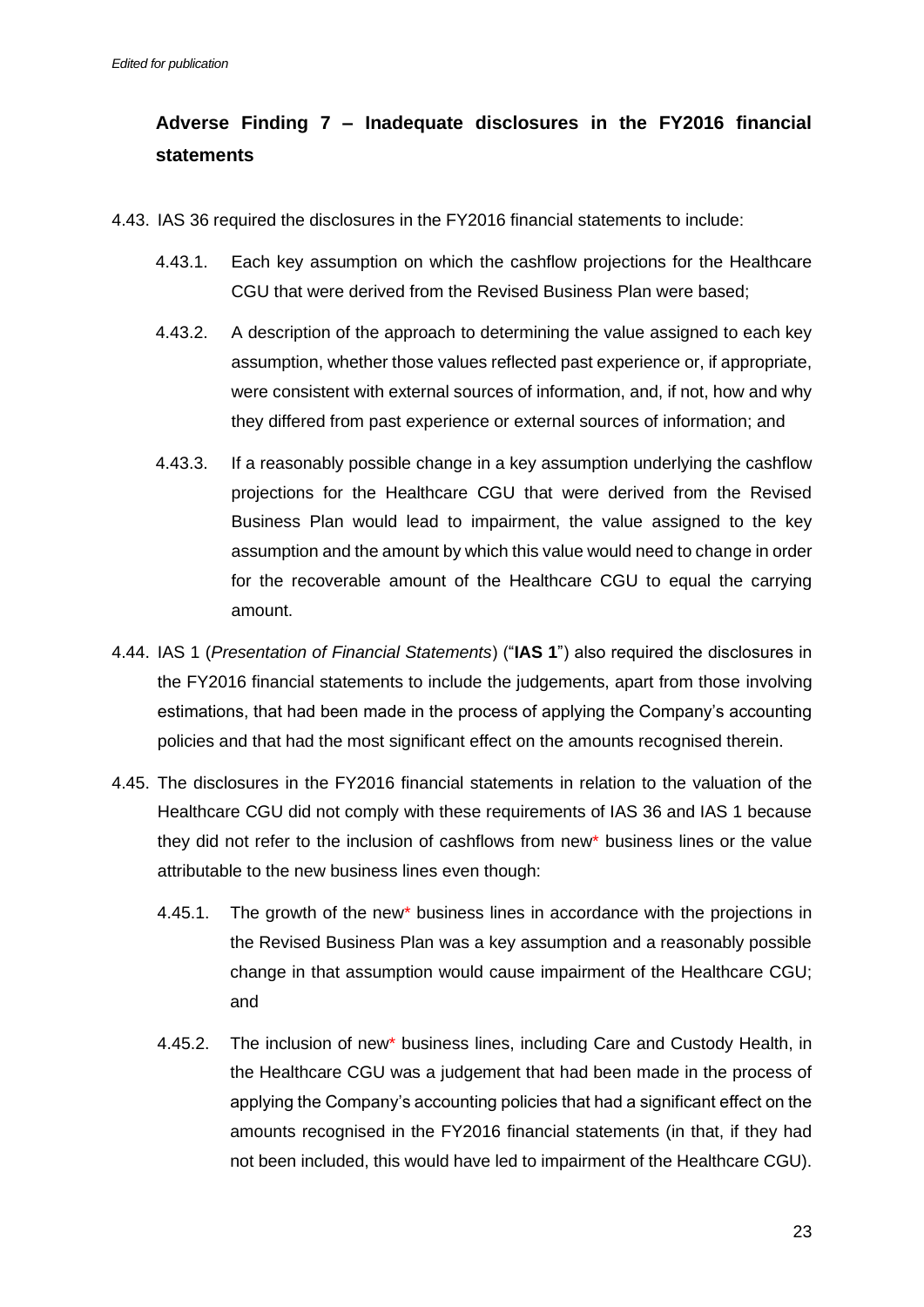- 4.46. The Respondents therefore breached *Relevant Requirements* as follows:
	- 4.46.1. In breach of ISA 700.9, they failed to evaluate whether:
		- 4.46.1.1. the information presented in the FY2016 financial statements was relevant, reliable, comparable and understandable; and/or
		- 4.46.1.2. the FY2016 financial statements provided adequate disclosures to enable the intended users to understand the effect of material transactions and events on the information conveyed therein.
	- 4.46.2. In breach of ISA 540.19, they failed to obtain sufficient appropriate audit evidence that the disclosures in the FY2016 financial statements relating to accounting estimates were in accordance with the requirements of the applicable financial reporting framework;
	- 4.46.3. In breach of ISA 540.20, they failed to evaluate the adequacy of the disclosure of estimation uncertainty in relation to the valuation of the Healthcare CGU (as an estimate that gave rise to significant risks) in the FY2016 financial statements in the context of the applicable financial reporting framework.

# **5. SANCTIONS**

- 5.1. Paragraph 10 of the FRC's Sanctions Policy (AEP) (the "**Policy**") provides that *Sanctions* are intended to be effective, proportionate and dissuasive. The reasons for imposing *Sanctions* are identified in paragraph 11 of the Policy as the following:
	- 5.1.1. to declare and uphold proper standards of conduct amongst *Statutory Auditors* and *Statutory Audit Firms* and to maintain and enhance the quality and reliability of future audits;
	- 5.1.2. to maintain and promote public and market confidence in *Statutory Auditors* and *Statutory Audit Firms* and the quality of their audits and in the regulation or the accountancy profession;
	- 5.1.3. to protect the public from *Statutory Auditors* and *Statutory Audit Firms* whose conduct has fallen short of the *Relevant Requirements*; and
	- 5.1.4. to deter *Statutory Auditors* and *Statutory Audit Firms* from breaching the *Relevant Requirements* relating to *Statutory Audit.*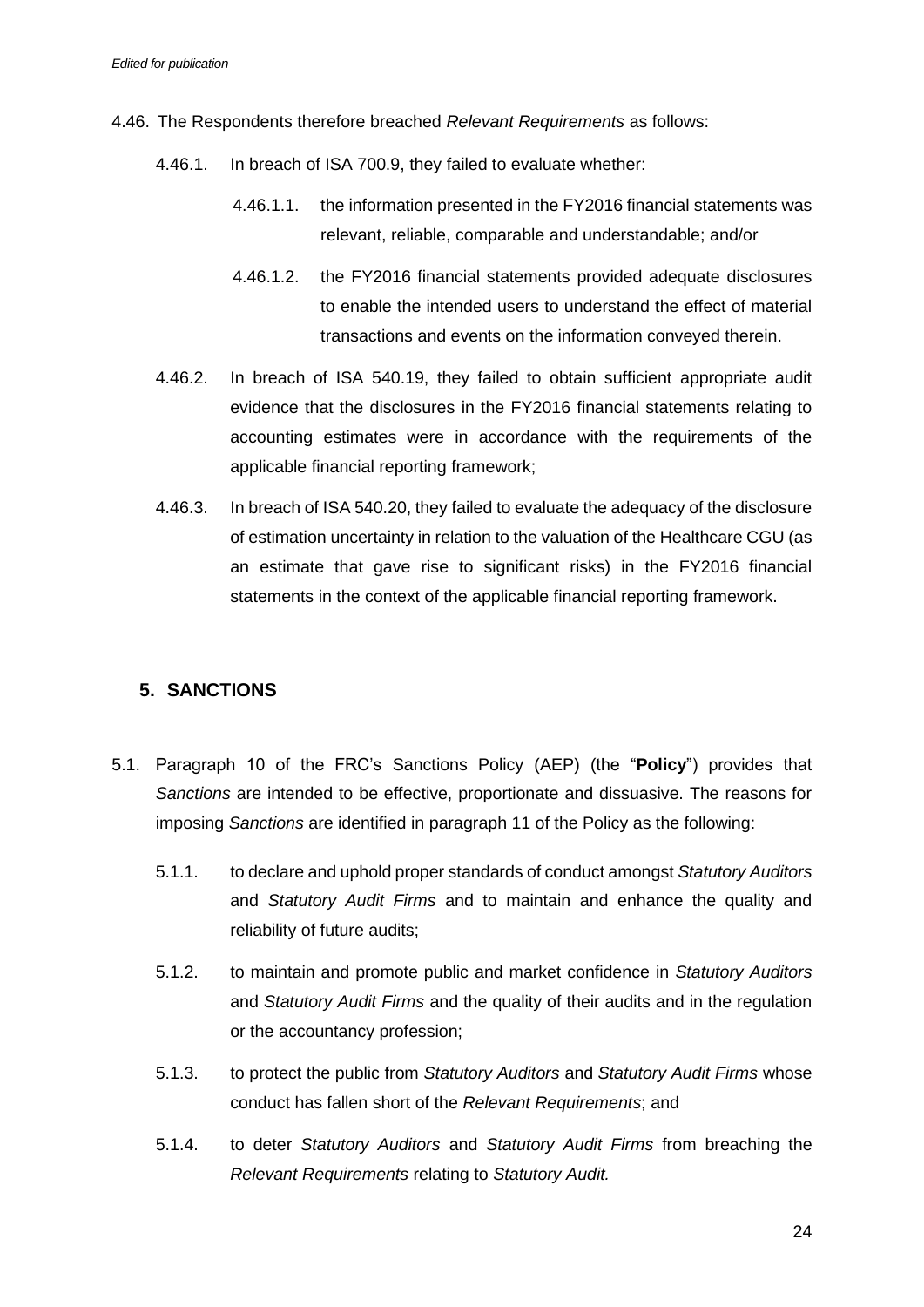- 5.2. Paragraph 12 of the Policy provides that the primary purpose of imposing *Sanctions* for breaches of the *Relevant Requirements* is not to punish, but to protect the public and the wider public interest.
- 5.3. In reaching this decision, *Executive Counsel* has, in summary, considered the following matters in accordance with the Policy.

### Nature, seriousness, gravity and duration of the breaches

- 5.4. The breaches of *Relevant Requirements* in this case concern deficiencies in the auditing of the Company's impairment testing of Healthcare goodwill:
	- 5.4.1. The *Adverse Findings* all concern the Company's Healthcare Division, which had a record of poor financial performance prior to FY2016. Whilst Healthcare only accounted for 8% of revenue in FY2016, the FY2016 Annual Report emphasised the opportunities that the Company saw for this aspect of its business in the future. The forecast performance of the Healthcare CGU in future was considered as part of the Company's impairment testing.
	- 5.4.2. Goodwill was highly material to the Company's reported financial position. The FY2016 financial statements attributed £465.5m to the value of goodwill. This was the single largest figure in the balance sheet and amounted to 37.5% of the total reported assets. It was more than the Company's reported net assets (£415.1m). Goodwill attributed to the Healthcare CGU in FY2016 amounted to £107.2m (23% of the Company's total carried goodwill in FY2016).
	- 5.4.3. The forecast future performance of the Healthcare CGU, including the value attributed to Healthcare goodwill, was a significant issue in FY2016 due to (i) previous poor financial performance; (ii) management's continued efforts to achieve a turnaround in the financial performance of the Healthcare Division; and (iii) the Division's relevance to the Company's long-term growth plans (including the Revised Business Plan).
	- 5.4.4. Recoverability of the goodwill in the Healthcare CGU was identified by Deloitte as a significant risk for the FY2016 Audit and was also identified in the audit report as one (of two) assessed risks of material misstatement. It was clearly an area that required robust and rigorous audit work.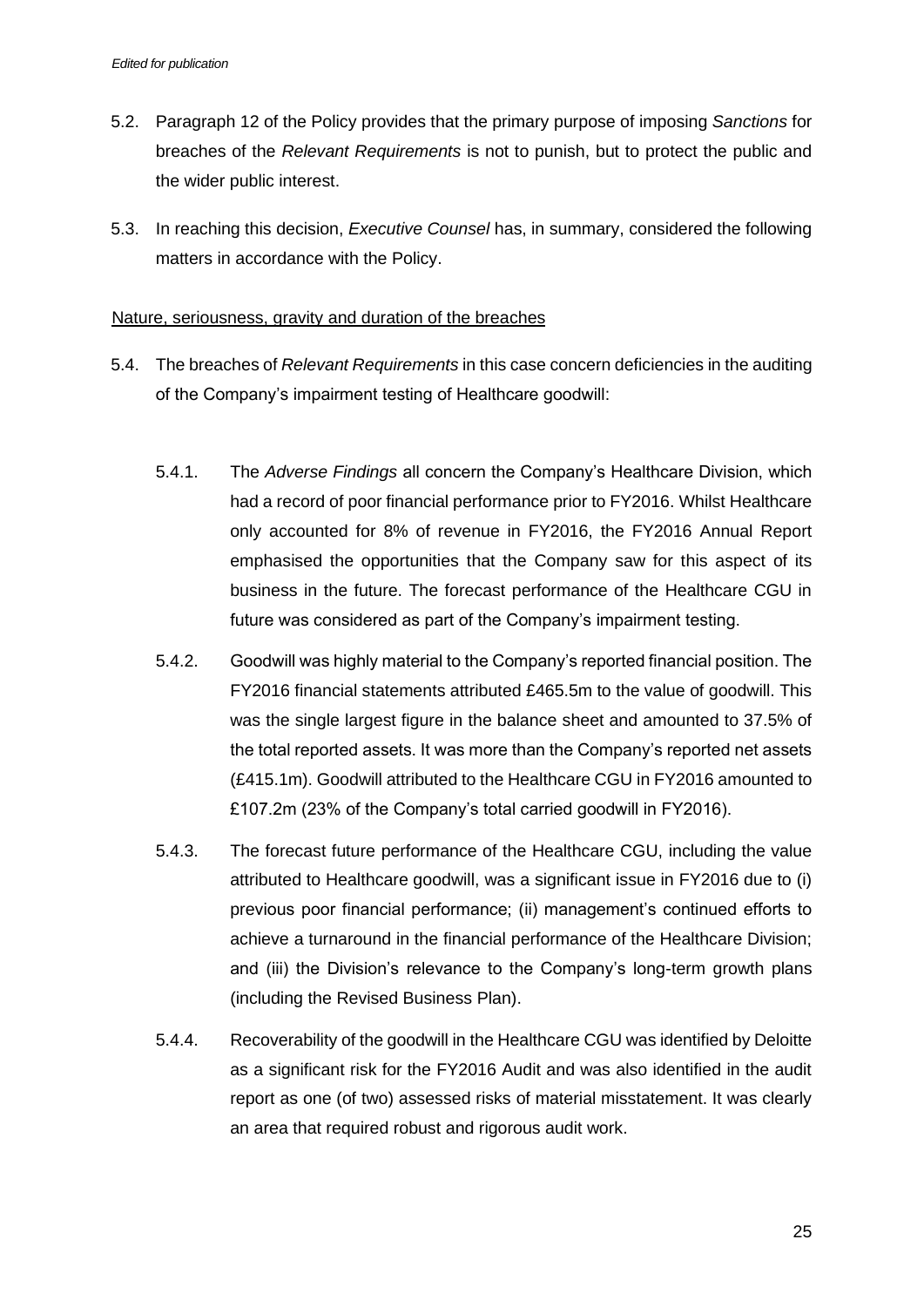- 5.4.5. Despite being aware of the significant risk the Respondents did not properly challenge management, and failed to exercise sufficient professional skepticism, in relation to management's assertions about working capital requirements and about possible reductions in overhead expenses; failed to obtain sufficient audit evidence to gain appropriate comfort regarding the future cashflows and the discount rate used in the impairment model; failed adequately to document their audit work in relation to the discount rate, and allowed inadequate disclosures and incomplete statements in the auditor's report.
- 5.4.6. Due to the Respondents' breaches, the FY2016 financial statements contained a material uncorrected misstatement or misstatements in relation to the headroom and/or carrying amount of the Healthcare CGU.
- 5.4.7. There is a clear risk that users of the FY2016 financial statements would have been unclear as to (i) the audit work carried out to address a significant risk (recoverability of goodwill in the Healthcare CGU); (ii) the judgements and assumptions applied in the financial statements; and (iii) the extent of the Respondents' agreement or disagreement with the Company regarding forecast cashflows and the appropriate discount rate for the Healthcare CGU.
- 5.4.8. As to Mr Charlton, the *Adverse Findings* include two additional ISA 220 breaches concerning his failure to ensure that (i) the auditor's report was appropriate in all the circumstances; and (ii) the audit team consulted appropriately with Deloitte's internal valuations expert regarding the discount rate for the Healthcare CGU and that they properly implemented the expert's conclusions.
- 5.4.9. As against this:
	- 5.4.9.1. the failings only related to one part of the FY2016 Audit;
	- 5.4.9.2. the breaches relate to one audit year;
	- 5.4.9.3. there is no suggestion the breaches were intentional, dishonest or reckless; and
	- 5.4.9.4. there is no suggestion of any financial benefit to the Respondents, aside from payment of the audit fee to Deloitte (and associated benefit for Mr Charlton, as a partner in Deloitte).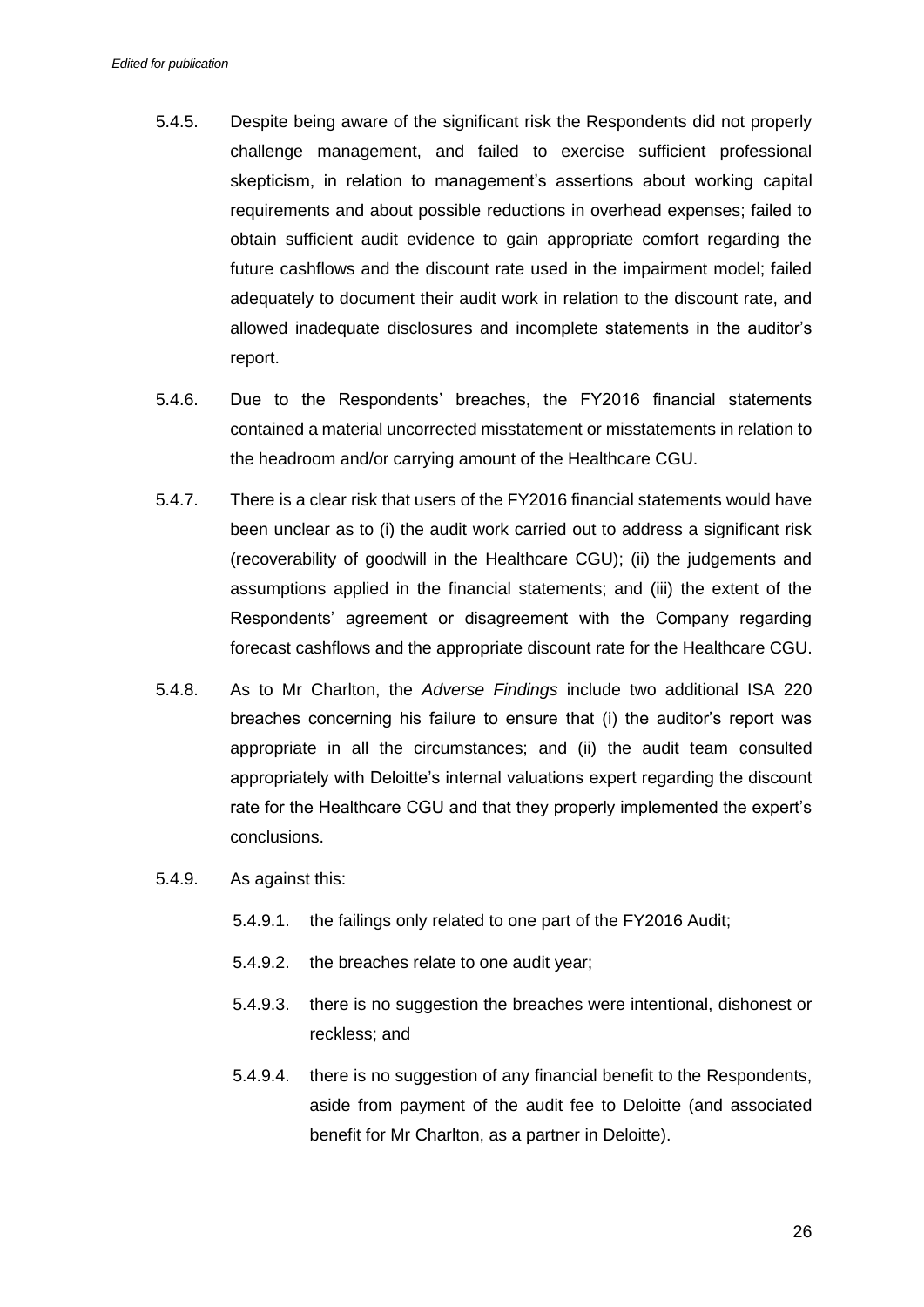5.5. *Executive Counsel* considers that, notwithstanding the remedial steps taken by Deloitte (considered at 5.12 below), there is a risk that the same types of breaches may reoccur, absent further deterrence in the form of *Sanctions*.

### Identification of *Sanction*

- 5.6. Having assessed the nature, seriousness, gravity and duration of the breaches, Executive Counsel has identified the following combination of *Sanctions* as appropriate for Deloitte:
	- 5.6.1. A financial sanction of £2 million;
	- 5.6.2. A published statement in the form of a severe reprimand;
	- 5.6.3. A declaration that the audit report signed on behalf of Deloitte did not satisfy the *Relevant Requirements,* as set out in this *Final Decision Notice*;
	- 5.6.4. A non-financial sanction, in the form of an order pursuant to rule 96(c) of the AEP requiring Deloitte to:
		- 5.6.4.1. Review the root cause analysis previously prepared for the FY2016 Audit (the "**RCA**"), extend that RCA to address any further issues that arise out of the breaches set out in this *Final Decision Notice* (the "**Extended RCA"**) and provide the RCA and Extended RCA to Executive Counsel and the FRC Deloitte Supervisor within 120 days of the date of this *Final Decision Notice*;
		- 5.6.4.2. By 16 May 2022, provide a report to Executive Counsel and the Executive Director of Supervision summarising how the initiatives introduced by Deloitte since the FY2016 Audit (including but not limited to (i) the Impairment Centre of Excellence; (ii) the use of the 'Challenge Panel'; and (iii) introduction of refreshed audit documentation templates) have addressed the causal factors of failure identified in the RCA and Extended RCA and provide empirical data to demonstrate whether the initiatives have led to improvements in the quality of Deloitte's audit work. If Executive Counsel or the FRC Director of Supervision consider that an additional report is required to address further issues, such a report to be provided within 3 months of the FRC's request.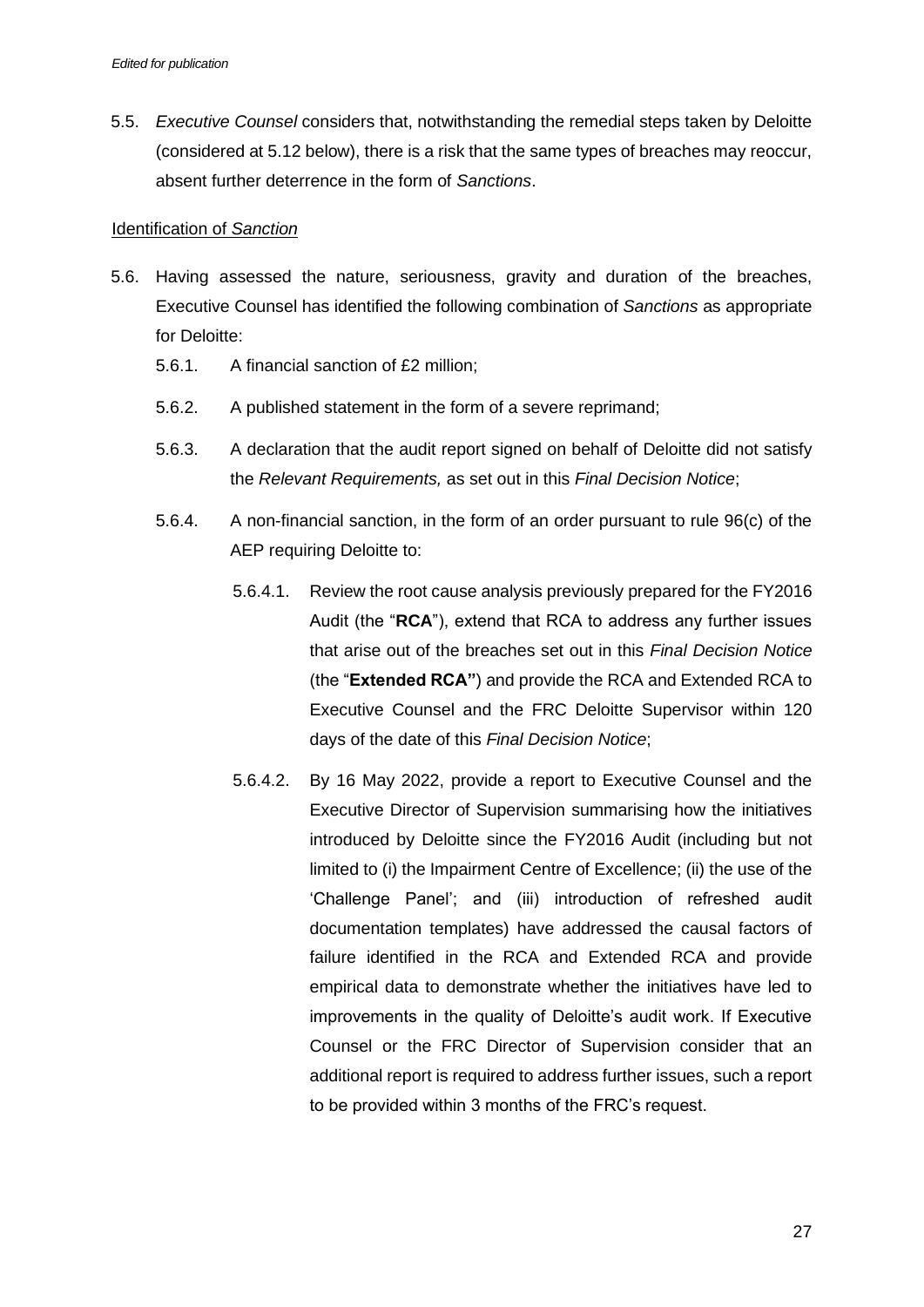- 5.7. Having assessed the nature, seriousness, gravity and duration of the breaches, *Executive Counsel* has identified the following combination of *Sanctions* as appropriate for Mr Charlton:
	- 5.7.1. a financial sanction of £65,000;
	- 5.7.2. a published statement, in the form of a severe reprimand, to the effect that Mr Charlton contravened *Relevant Requirements* in the FY2016 Audit; and
	- 5.7.3. a declaration that the audit report signed by Mr Charlton did not satisfy the *Relevant Requirements*, as set out in this *Final Decision Notice*.
- 5.8. In view of the remedial steps taken by Mr Charlton (as set out at 5.18 below), *Executive Counsel* does not consider any additional non-financial sanction is necessary.

### **Aggravation and Mitigation**

5.9. *Executive Counsel* has taken into account any aggravating and mitigating factors that exist (to the extent that they have not already been taken into account in relation to the nature, seriousness, gravity and duration of the breaches).

### **Deloitte**

### Aggravating factors

- 5.10. Deloitte has been sanctioned three times in the previous three years for failings in relation to audits:
	- 5.10.1. In February 2019, Deloitte was fined £6.5 million (reduced to £4.225 million for settlement) and issued with a severe reprimand for Misconduct in relation to its audit of Serco Geografix Limited for the financial years ending 2011 and 2012;
	- 5.10.2. In August 2020, Deloitte was fined £15 million by an Independent Disciplinary Tribunal and issued with a severe reprimand for Misconduct in relation to its audit of Autonomy Corporation plc for periods between January 2009 and June 2011; and
	- 5.10.3. In September 2020, Deloitte was fined £500,000 (reduced to £362,000 for settlement) and issued with a reprimand for breaches of *Relevant Requirements* in relation to its audit of an unnamed entity for the 52 weeks ended 2 January 2016.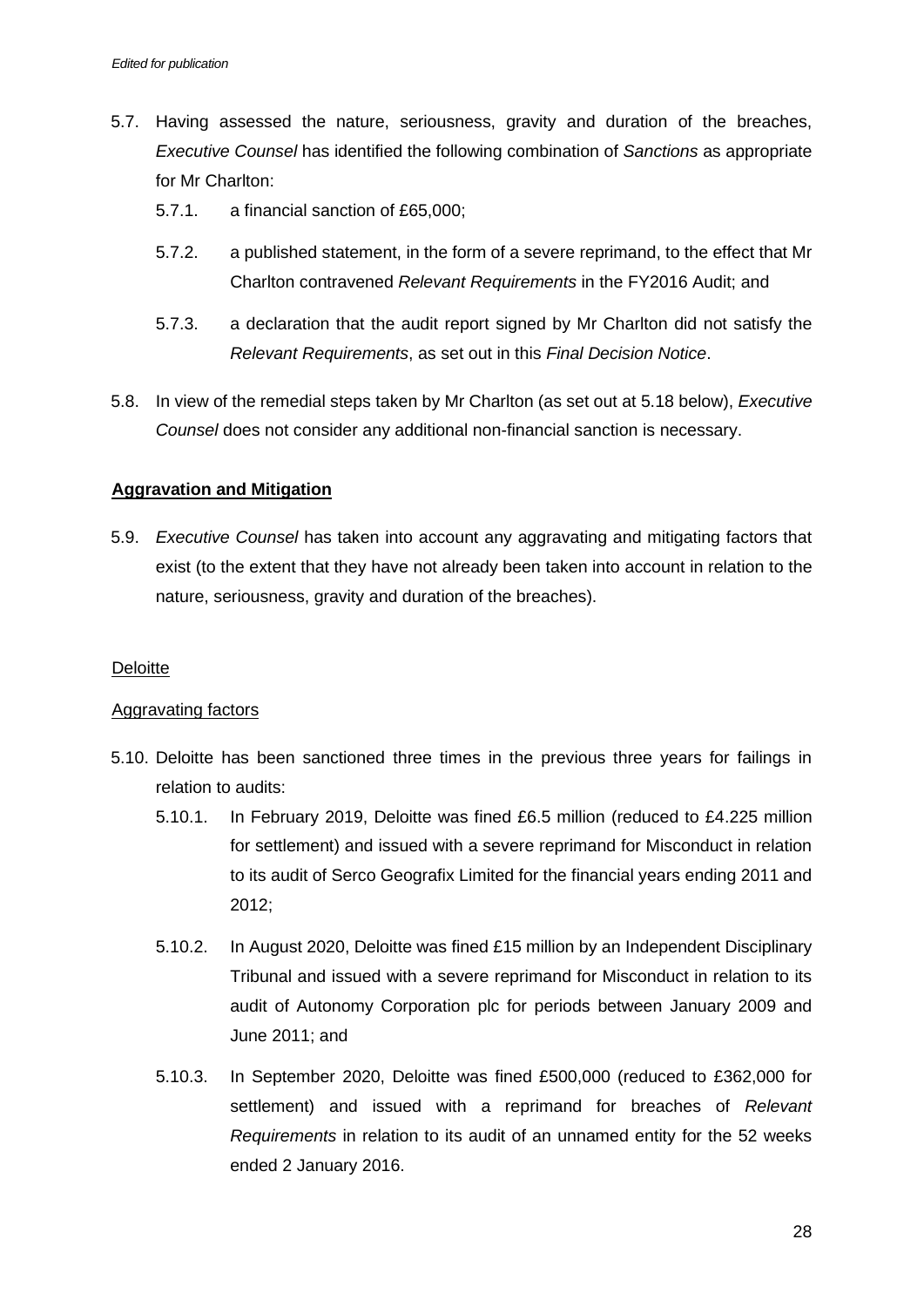5.11. Whilst each of these cases concluded after the failures in the present case occurred, all three cases, as well as the present case, include failures to exercise professional skepticism.

### Mitigating factors

- 5.12. Deloitte has taken remedial steps since 2016 in relation to the failures identified in this *Final Decision Notice,* including:
	- 5.12.1. Introducing an 'Impairment Centre of Excellence', staffed with a number of specialists with significant experience of auditing complex impairment issues;
	- 5.12.2. Introducing refreshed audit documentation and templates for impairment reviews and the audit of accounting estimates; and
	- 5.12.3. Providing training to audit teams on exercising appropriate professional skepticism.
- 5.13. Whilst Deloitte was paid an audit fee for the FY2016 Audit it did not stand to gain any profit or benefit from the breaches.

### **Conclusion**

5.14. Executive Counsel considers that the aggravating and mitigating factors have an overall neutral effect on the *Sanctions* imposed and no adjustment is therefore required.

### **Mr Charlton**

### Aggravating Factors

5.15. There are no aggravating factors in respect of Mr Charlton. Mitigating Factors

- 5.16. Mr Charlton has no previous adverse compliance or disciplinary record.
- 5.17. Mr Charlton has responded positively and constructively to the AQR inspection of the FY2016 Audit and *Executive Counsel's* subsequent investigation. Prior to the delivery of *Executive Counsel's Adverse Findings*, Mr Charlton has considered and reflected on the deficiencies in his direction, supervision and performance of the FY2016 Audit. Mr Charlton has taken active remedial steps as detailed at paragraph [5.18](#page-29-0) below in order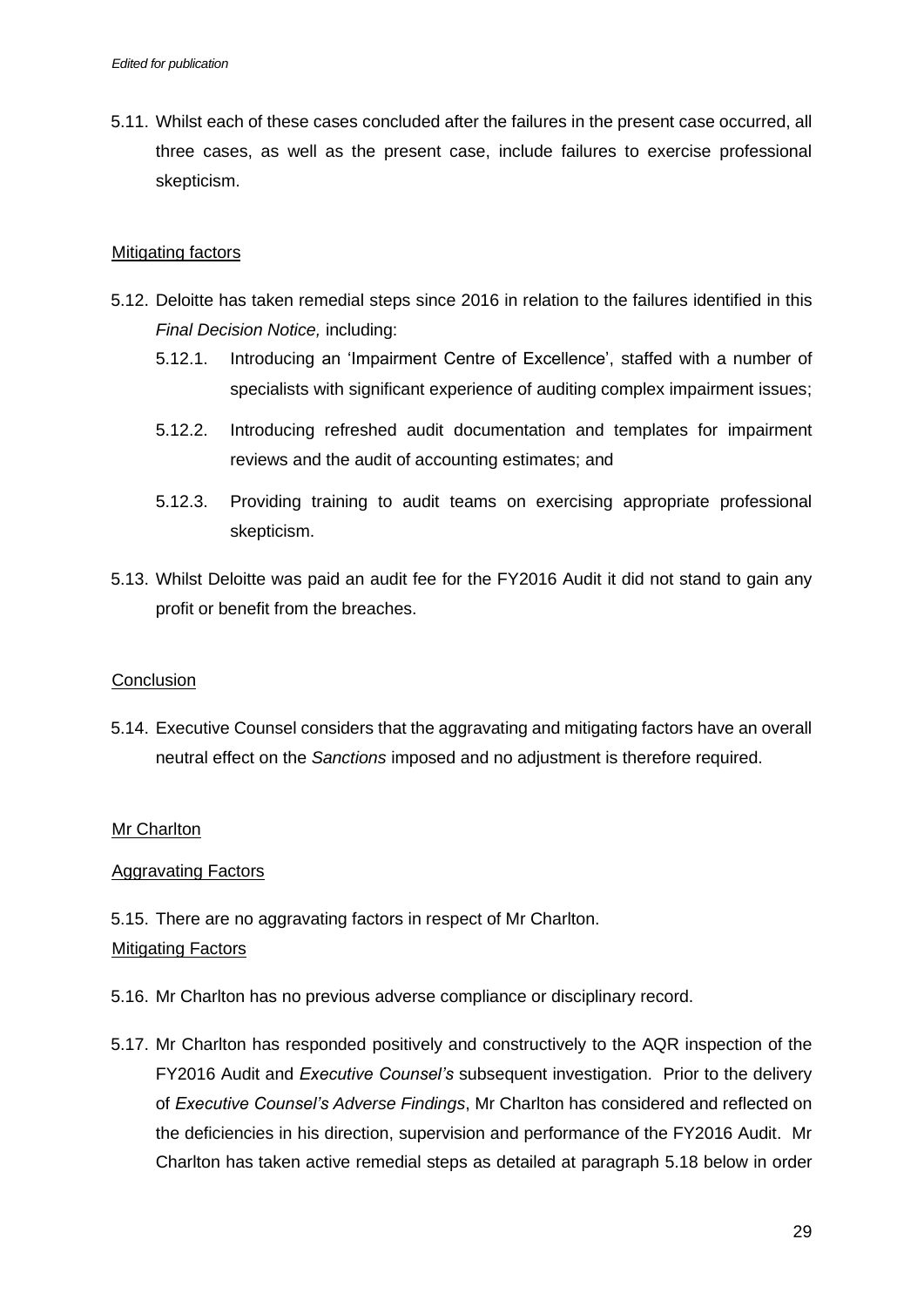to enhance his own audit skills and to try to ensure that the failures in the FY2016 audit work are not repeated.

- <span id="page-29-0"></span>5.18. He has proactively sought to utilise his experience of, and learnings from, the FY2016 audit by:
	- 5.18.1. Developing a more challenging mindset to his audit work, in particular, by increasing his focus on:
		- 5.18.1.1. Challenge of audit evidence;
		- 5.18.1.2. Performing a stand-back challenge on the consistency of management's judgements;
		- 5.18.1.3. Adopting a more challenging mindset to discussion with both the audit teams and management;
		- 5.18.1.4. Ensuring appropriate specialists are involved in an audit engagement at an early stage, and the work is scoped appropriately with clear responsibilities;
		- 5.18.1.5. Supporting teams in pushing back deadlines to ensure both the audit team and management have sufficient time to undertake all the necessary audit procedures and the sufficiency of audit evidence; and
		- 5.18.1.6. Ensuring clear and transparent communication by the engagement team to Those Charged with Governance ("TCWG") about issues encountered in the audit and key matters of estimation uncertainty.
- 5.19. *Executive Counsel* notes that Mr Charlton's most recent Deloitte performance appraisals (for FY20 and FY21) have received the top grade and therefore indicate a sustained improvement in his audit quality contribution.
- 5.20. Mr Charlton has also used his experience of the failings in the FY2016 Audit work to enhance Deloitte's firm-wide quality of audits. This has included:
	- 5.20.1. Mentoring and coaching Deloitte audit teams on his experiences and learnings from the FY2016 Audit;
	- 5.20.2. Helping develop firm-wide improvements to the quality of long-term contract audits, including delivering training and acting as a 'challenge partner reviewer' on a number of Deloitte's audits;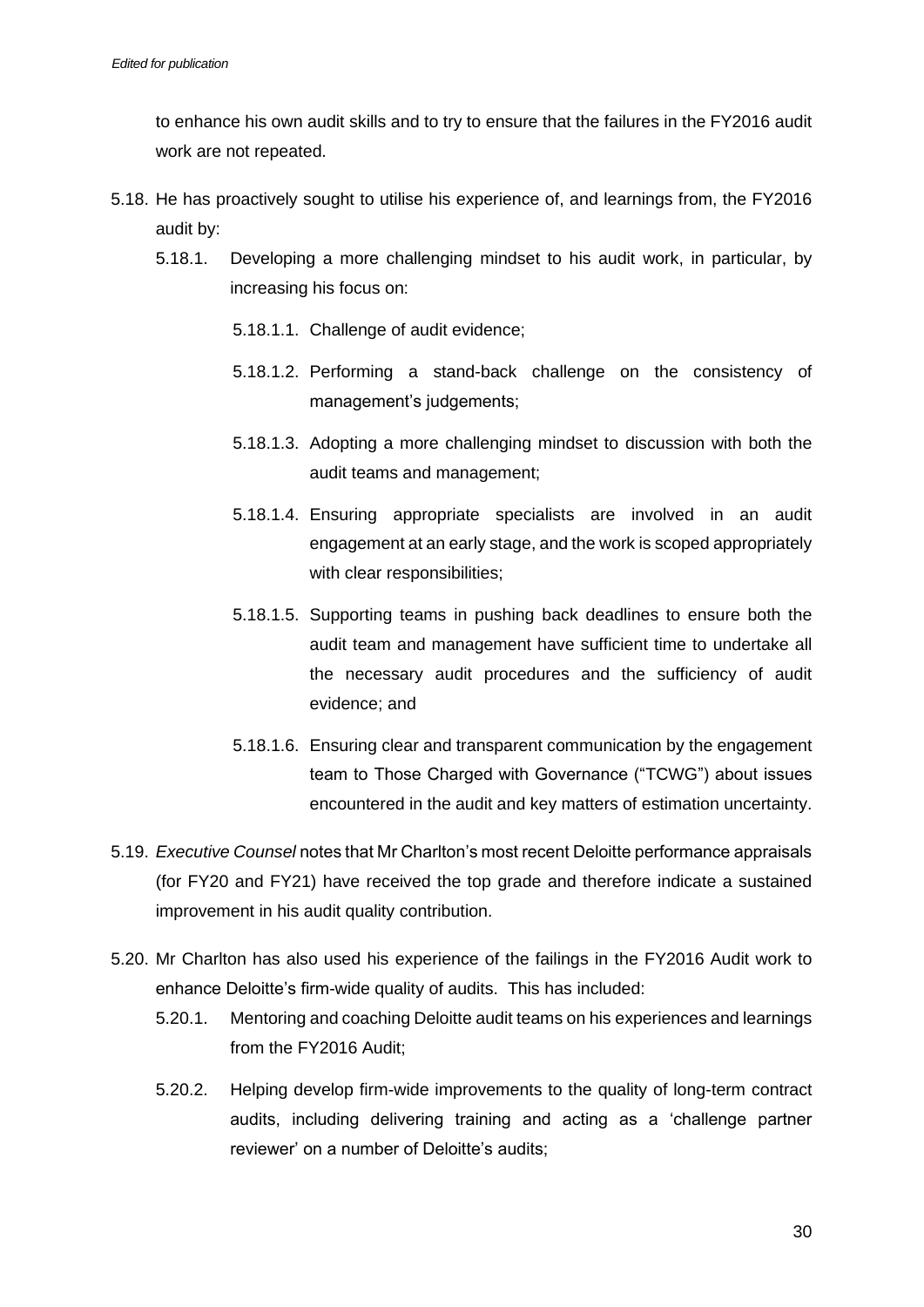- 5.20.3. Leading practice reviews of large, complex audits; and
- 5.20.4. Undertaking Engagement Quality Control Review ("**EQCR**") roles for audits with impairment issues.
- 5.21. He has recently taken on a lead role in a firm-wide project aimed at improving the quality of Deloitte's EQCR function.
- 5.22. Mr Charlton did not stand to gain any profit or benefit from the breaches.
- 5.23. Executive Counsel considers that a reduction to the financial sanction of 15% is appropriate to reflect the mitigating factors.

### **Deterrence**

5.24. Having considered the matters set out at paragraphs 72 and 73 of the Policy, Executive Counsel considers that no adjustment for deterrence is required in this case.

### Co-Operation

5.25. Executive Counsel notes that the Respondents provided a good level of co-operation throughout the investigation (albeit co-operation must be exceptional to constitute a mitigating factor).

### Discount for Admissions and Settlement

5.26. Having taken into account the admissions made by the Respondents and the stage in the process at which those admissions were made (at a point within Stage 1 of the case, in accordance with paragraph 84 of the Policy), Executive Counsel determines that a reduction of 27.5% as to the financial sanction is appropriate, such that the financial sanctions payable are: (i) Deloitte - £1,450,000; and (ii) Mr Charlton - £40,056.25.

### Other considerations

5.27. In 2021, Deloitte was one of the largest audit firms in the United Kingdom, with revenue of £3.7bn (of which £508m was for audit). Deloitte's total audit fee for the FY2016 Audit was £766,000.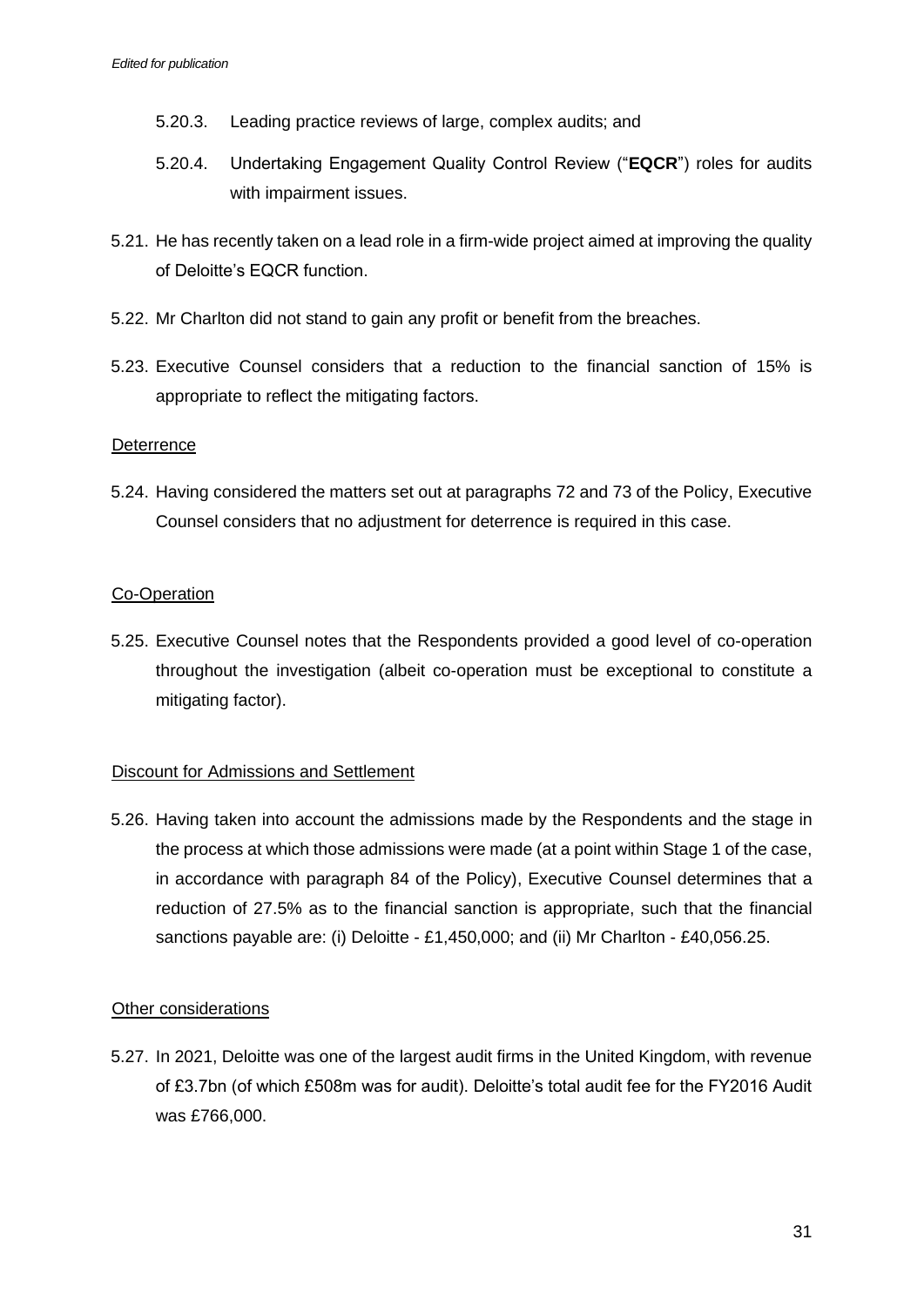5.28. In accordance with paragraph 47(c) of the Policy, Executive Counsel has taken into account the size / financial resources and financial strength of Deloitte and the effect of a financial sanction on its business.

# **6. COSTS**

6.1. Executive Counsel requires that the Respondents pay £658,000 of the investigation costs.

## **7. TIMING OF PAYMENT**

7.1. The financial sanctions and costs shall be paid no later than 28 days after the date of this *Final Decision Notice*.

**Signed:**

………………………………………

**CLAUDIA MORTIMORE DEPUTY EXECUTIVE COUNSEL Date: 16 November 2021**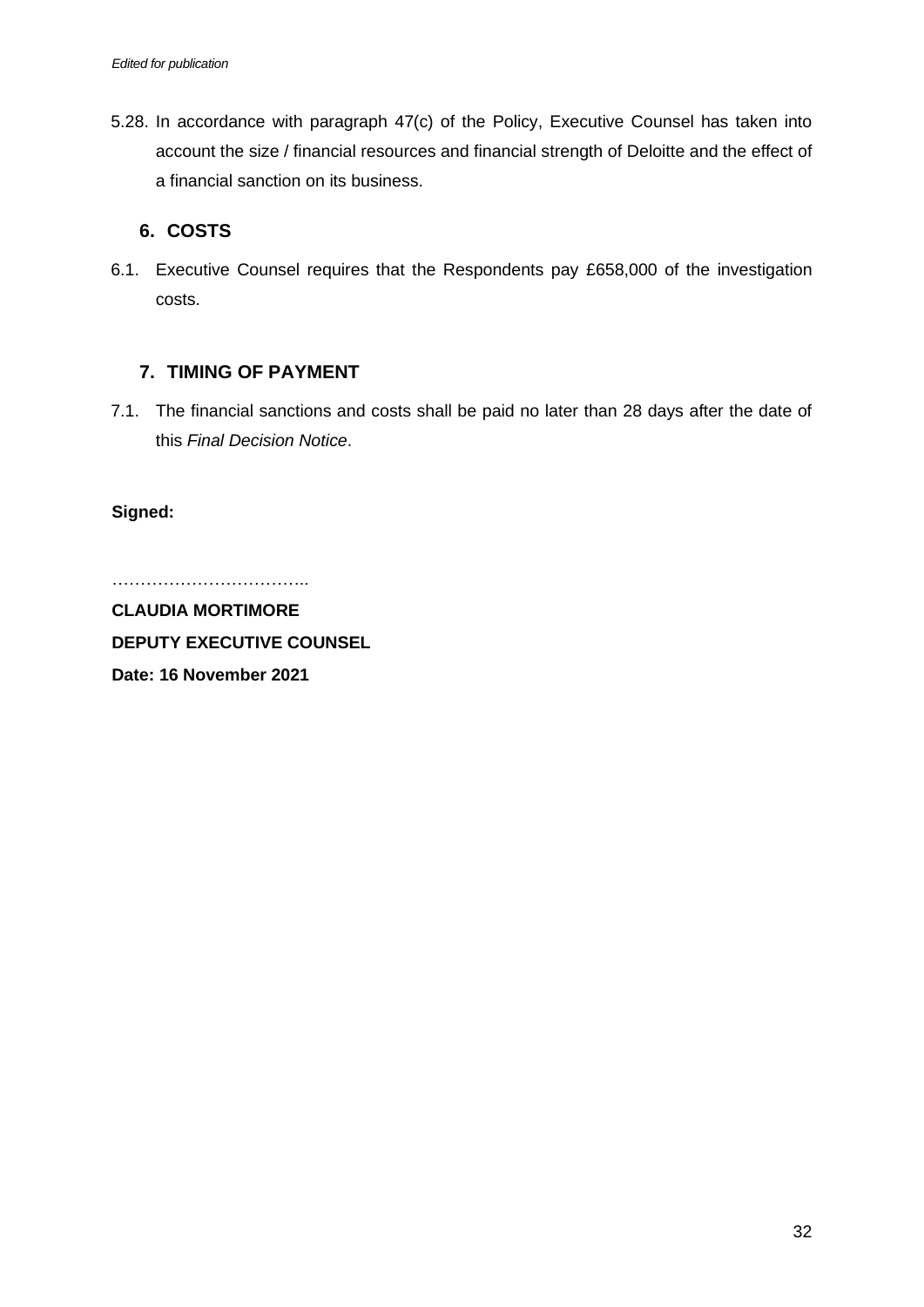# **APPENDIX 1 – EXTRACTS OF RELEVANT REQUIREMENTS**

## **International Standards on Auditing (UK and Ireland) ("ISA")**

### **ISA 200 - Overall Objectives of the Independent Auditor and the Conduct of an Audit in Accordance with International Standards on Auditing**

### **Professional Skepticism**

15. The auditor shall plan and perform an audit with professional skepticism recognizing that circumstances may exist that cause the financial statements to be materially misstated.

### **ISA 220 – Quality Control for an Audit of Financial Statements**

### **Engagement Performance**

*Direction, Supervision and Performance*

- 15. The engagement partner shall take responsibility for:
	- (a) The direction, supervision and performance of the audit engagement in compliance with professional standards and applicable legal and regulatory requirements; and
	- (b) The auditor's report being appropriate in the circumstances.

…

### *Consultation*

18. The engagement partner shall:

- (a) Take responsibility for the engagement team undertaking appropriate consultation on difficult or contentious matters;
- (b) Be satisfied that members of the engagement team have undertaken appropriate consultation during the course of the engagement, both within the engagement team and between the engagement team and others at the appropriate level within or outside the firm;
- (c) Be satisfied that the nature and scope of, and conclusions resulting from, such consultations are agreed with the party consulted; and
- (d) Determine that conclusions resulting from such consultations have been implemented.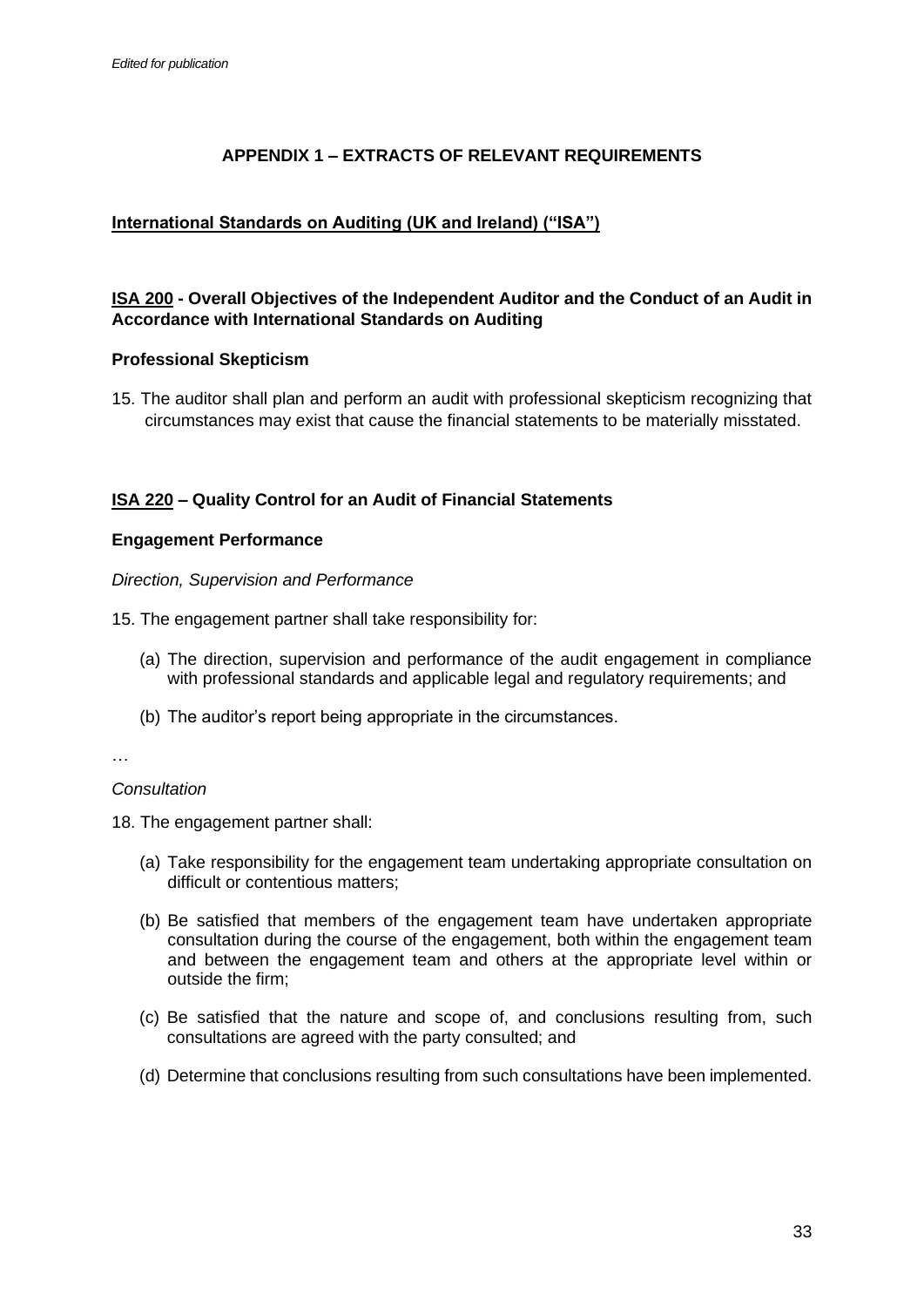## **ISA 230 – Audit Documentation**

### **Documentation of the Audit Procedures Performed and Audit Evidence Obtained**

### *Form, Content and Extent of Audit Documentation*

- 8. The auditor shall prepare audit documentation that is sufficient to enable an experienced auditor, having no previous connection with the audit, to understand:
	- (a) The nature, timing and extent of the audit procedures performed to comply with the ISAs (UK and Ireland) and applicable legal and regulatory requirements;
	- (b) The results of the audit procedures performed, and the audit evidence obtained; and
	- (c) Significant matters arising during the audit, the conclusions reached thereon, and significant professional judgments made in reaching those conclusions.

### **ISA 450 – Evaluation of Misstatements identified during the Audit**

### **Evaluating the Effect of Uncorrected Misstatements**

- 11. The auditor shall determine whether uncorrected misstatements are material, individually or in aggregate. In making this determination, the auditor shall consider:
	- (a) The size and nature of the misstatements, both in relation to particular classes of transactions, account balances or disclosures and the financial statements as a whole, and the particular circumstances of their occurrence; and
	- (b) The effect of uncorrected misstatements related to prior periods on the relevant classes of transactions, account balances or disclosures, and the financial statements as a whole.

### **Evaluating the Effect of Uncorrected Misstatements**

### *Communication with Those Charged with Governance*

12. The auditor shall communicate with those charged with governance uncorrected misstatements and the effect that they, individually or in aggregate, may have on the opinion in the auditor's report, unless prohibited by law or regulation. The auditor's communication shall identify material uncorrected misstatements individually. The auditor shall request that uncorrected misstatements be corrected.

…

### **Documentation**

15. The auditor shall include in the audit documentation:

(a) The amount below which misstatements would be regarded as clearly trivial (paragraph 5);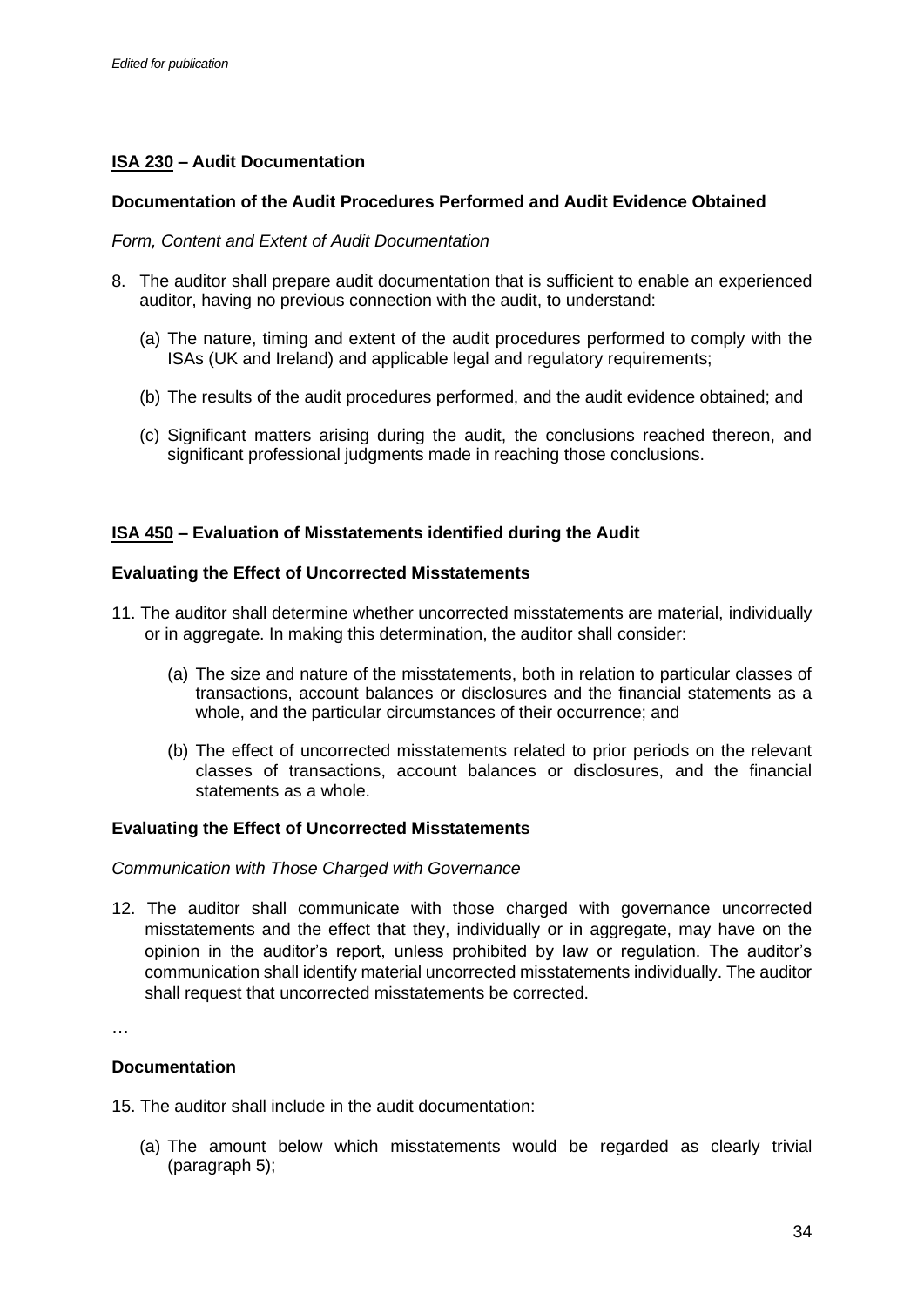- (b) All misstatements accumulated during the audit and whether they have been corrected (paragraphs 5, 8 and 12); and
- (c) The auditor's conclusion as to whether uncorrected misstatements are material, individually or in aggregate, and the basis for that conclusion (paragraph 11).

### **ISA 500 – Audit Evidence**

### **Sufficient Appropriate Audit Evidence**

6. The auditor shall design and perform audit procedures that are appropriate in the

circumstances for the purpose of obtaining sufficient appropriate audit evidence.

### **ISA 540 – Auditing Accounting Estimates, including Fair Value Accounting Estimates, and Related Disclosures**

### **Risk Assessment Procedures and Related Activities**

- 8. When performing risk assessment procedures and related activities to obtain an understanding of the entity and its environment, including the entity's internal control, as required by ISA 315, the auditor shall obtain an understanding of the following in order to provide a basis for the identification and assessment of the risks of material misstatement for accounting estimates:
	- (a) The requirements of the applicable financial reporting framework relevant to accounting estimates, including related disclosures.
	- (b) How management identifies those transactions, events and conditions that may give rise to the need for accounting estimates to be recognized or disclosed in the financial statements. In obtaining this understanding, the auditor shall make inquiries of management about changes in circumstances that may give rise to new, or the need to revise existing, accounting estimates.
	- (c) How management makes the accounting estimates, and an understanding of the data on which they are based, including:
		- (i) The method, including where applicable the model, used in making the accounting estimate;
		- (ii) Relevant controls;
		- (iii) Whether management has used an expert;
		- (iv) The assumptions underlying the accounting estimates;
		- (v) Whether there has been or ought to have been a change from the prior period in the methods for making the accounting estimates, and if so, why; and
		- (vi) Whether and, if so, how management has assessed the effect of estimation uncertainty.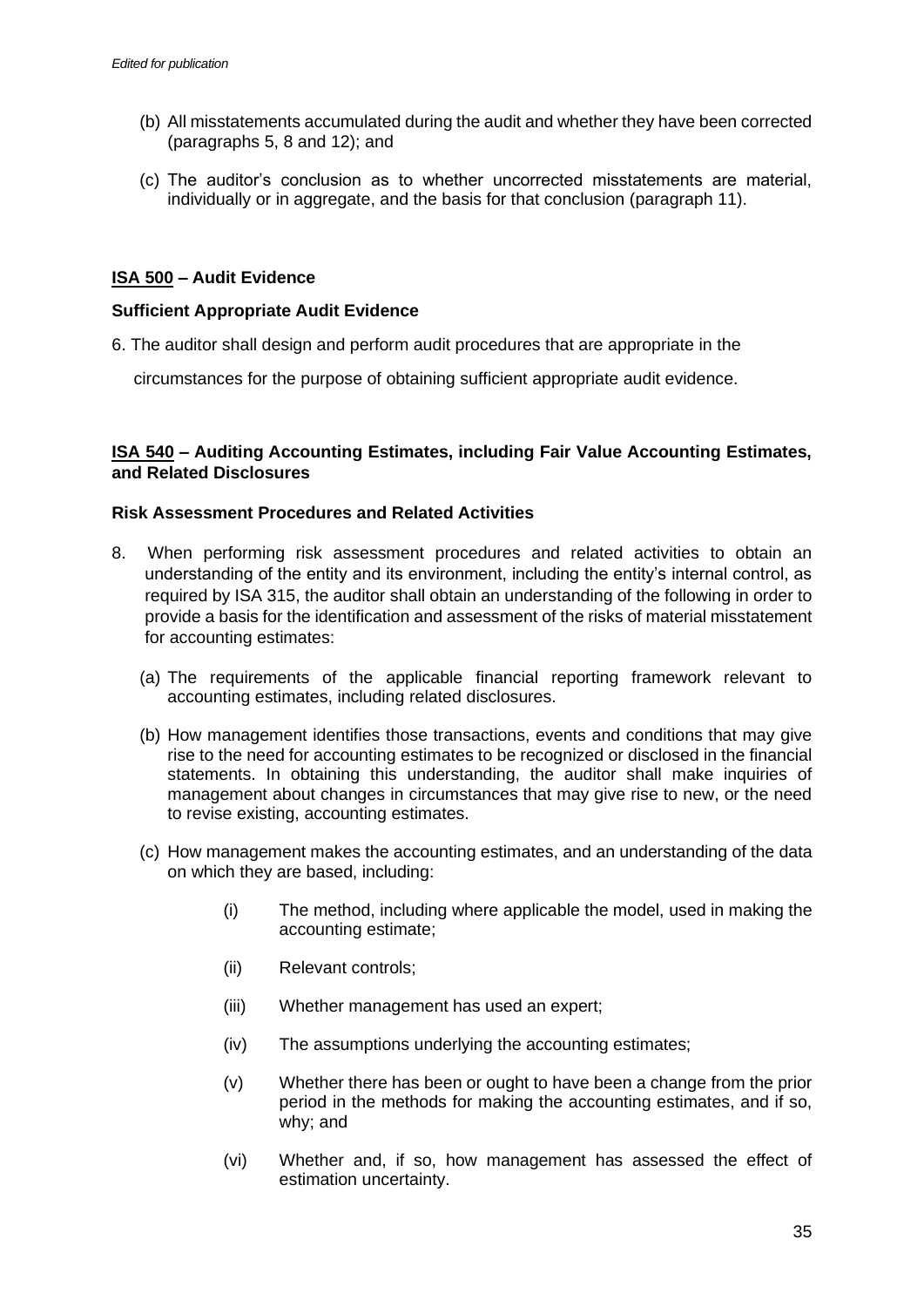…

### **Responses to the Assessed Risks of Material Misstatement**

- 13. In responding to the assessed risks of material misstatement, as required by ISA (UK and Ireland) 330, the auditor shall undertake one or more of the following, taking account of the nature of the accounting estimate:
	- (a) Determine whether events occurring up to the date of the auditor's report provide audit evidence regarding the accounting estimate.
	- (b) Test how management made the accounting estimate and the data on which it is based. In doing so, the auditor shall evaluate whether:
		- (i) The method of measurement used is appropriate in the circumstances; and
		- (ii) The assumptions used by management are reasonable in light of the measurement objectives of the applicable financial reporting framework.
	- (c) Test the operating effectiveness of the controls over how management made the accounting estimate, together with appropriate substantive procedures.
	- (d) Develop a point estimate or a range to evaluate management's point estimate. For this purpose:
		- (i) If the auditor uses assumptions or methods that differ from management's, the auditor shall obtain an understanding of management's assumptions or methods sufficient to establish that the auditor's point estimate or range takes into account relevant variables and to evaluate any significant differences from management's point estimate.
		- (ii) If the auditor concludes that it is appropriate to use a range, the auditor shall narrow the range, based on audit evidence available, until all outcomes within the range are considered reasonable.

…

### **Further Substantive Procedures to Respond to Significant Risks**

### *Estimation Uncertainty*

- 15. For accounting estimates that give rise to significant risks, in addition to other substantive procedures performed to meet the requirements of ISA (UK and Ireland) 330, the auditor shall evaluate the following:
	- (a) How management has considered alternative assumptions or outcomes, and why it has rejected them, or how management has otherwise addressed estimation uncertainty in making the accounting estimate.
	- (b) Whether the significant assumptions used by management are reasonable.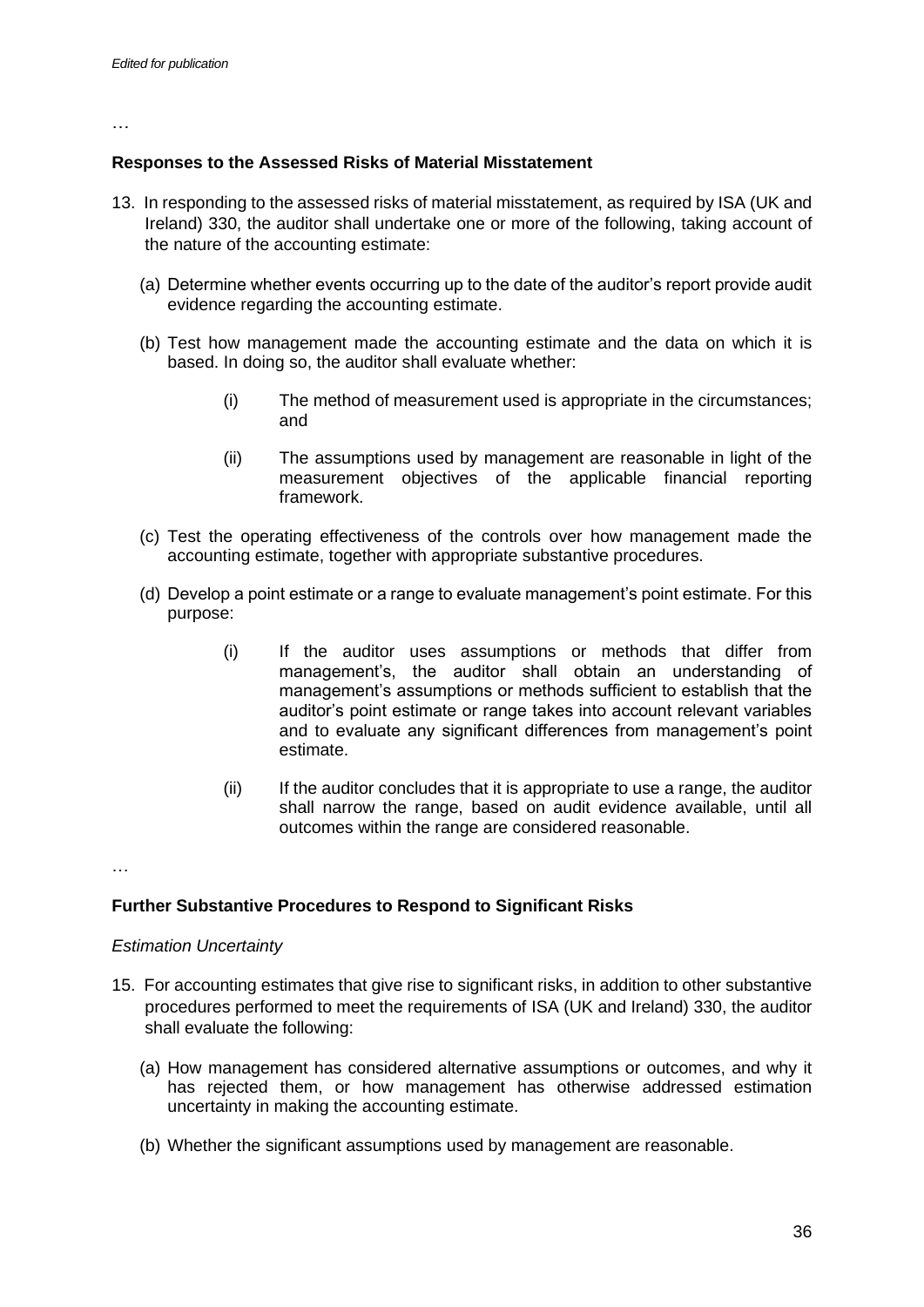(c) Where relevant to the reasonableness of the significant assumptions used by management or the appropriate application of the applicable financial reporting framework, management's intent to carry out specific courses of action and its ability to do so.

…

### *Recognition and Measurement Criteria*

- 17. For accounting estimates that give rise to significant risks, the auditor shall obtain sufficient appropriate audit evidence about whether:
	- (a) management's decision to recognize, or to not recognize, the accounting estimates in the financial statements; and
	- (b) the selected measurement basis for the accounting estimates, are in accordance with the requirements of the applicable financial reporting framework.

### **Evaluating the Reasonableness of the Accounting Estimates, and Determining Misstatements**

18. The auditor shall evaluate, based on the audit evidence, whether the accounting estimates in the financial statements are either reasonable in the context of the applicable financial reporting framework, or are misstated.

### **Disclosures Related to Accounting Estimates**

- 19. The auditor shall obtain sufficient appropriate audit evidence about whether the disclosures in the financial statements related to accounting estimates are in accordance with the requirements of the applicable financial reporting framework.
- 20. For accounting estimates that give rise to significant risks, the auditor shall also evaluate the adequacy of the disclosure of their estimation uncertainty in the financial statements in the context of the applicable financial reporting framework.

### **ISA 700 – The independent Auditor's Report on Financial Statements**

### **Forming an Opinion on the Financial Statements**

- 8. The auditor's report on the financial statements shall contain a clear written expression of opinion on the financial statements taken as a whole, based on the auditor evaluating the conclusions drawn from the audit evidence obtained, including evaluating whether:
	- (a) Sufficient appropriate audit evidence as to whether the financial statements as a whole are free from material misstatement, whether due to fraud or error has been obtained;
	- (b) Uncorrected misstatements are material, individually or in aggregate. This evaluation shall include consideration of the qualitative aspects of the entity's accounting practices, including indicators of possible bias in management's judgments;
	- (c) In respect of a true and fair framework, the financial statements, including the related notes, give a true and fair view; and